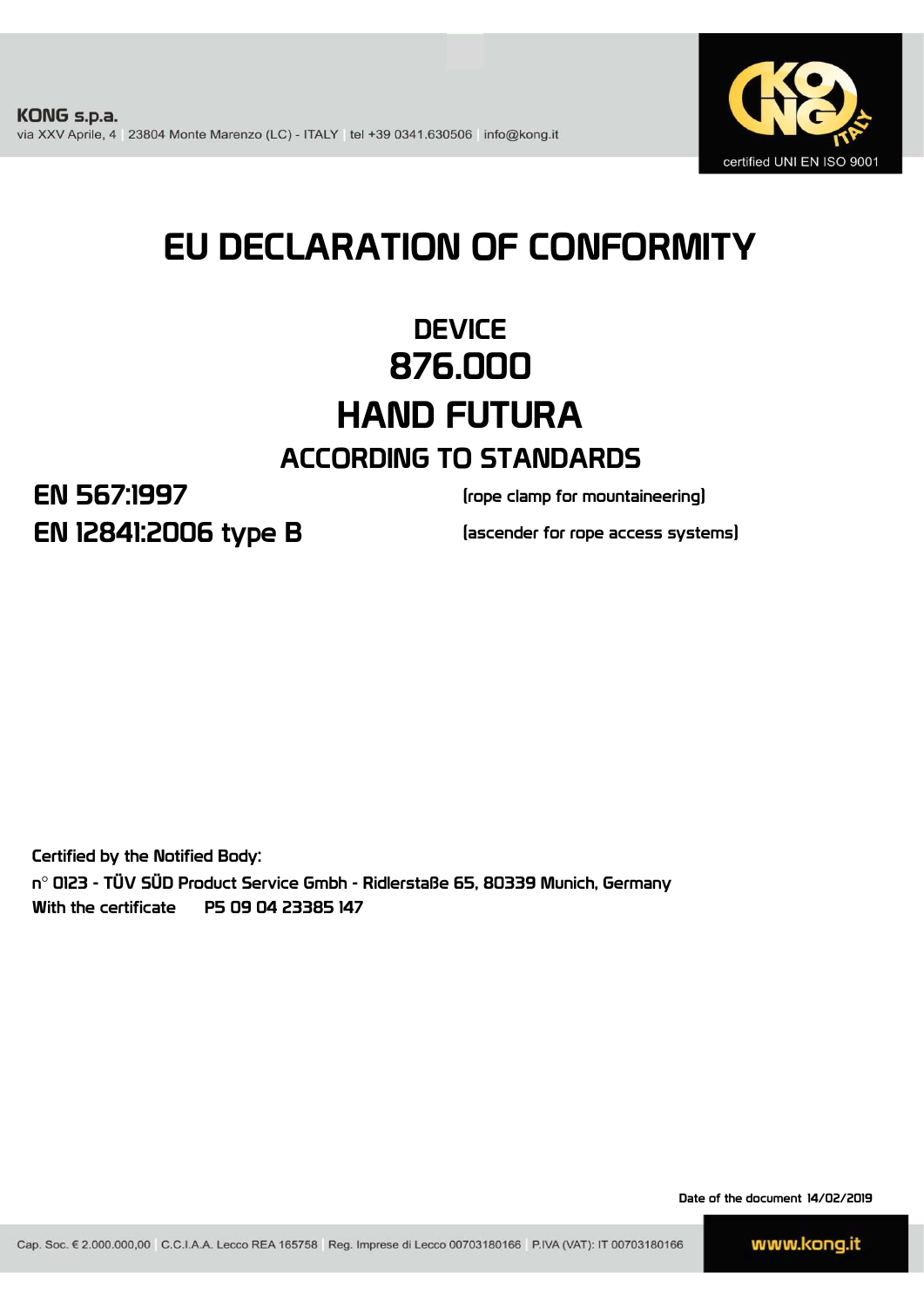

Italiano

### **Dichiarazione di Conformità UE**

La presente Dichiarazione di Conformità è rilasciata sotto l'esclusiva responsabilità del fabbricante:

#### **KONG S.p.A. – Via XXV Aprile, 4 – 23804 Monte Marenzo LC – Italia**

Il Dispositivo di Protezione Individuale (DPI)

#### **876.000 HAND FUTURA**

oggetto della dichiarazione è conforme al Regolamento (UE) 2016/425 e alle normative di armonizzazione dell'Unione Europea:

EN 567:1997

(rope clamp for mountaineering) EN 12841:2006 type B (ascender for rope access systems)

L'organismo notificato n° 0123 - TÜV SÜD Product Service Gmbh - Ridlerstaße 65, 80339 Munich, Germany

ha svolto l'esame UE del tipo (modulo B) e ha rilasciato il certificato di esame UE del tipo:

P5 09 04 23385 147

Il DPI è oggetto della procedura di valutazione delle conformità al tipo basata sulla garanzia di qualità del processo di produzione (modulo D) sotto la sorveglianza dell'organismo notificato n. 0426 Italcert (Viale Sarca 336, 20126 Milano (MI), Italy).

> **KONG S.p.A. Il Presidente**

Monte Marenzo, 14/02/2019<br>
Monte Marenzo, 14/02/2019<br>
A Marco Bonaiti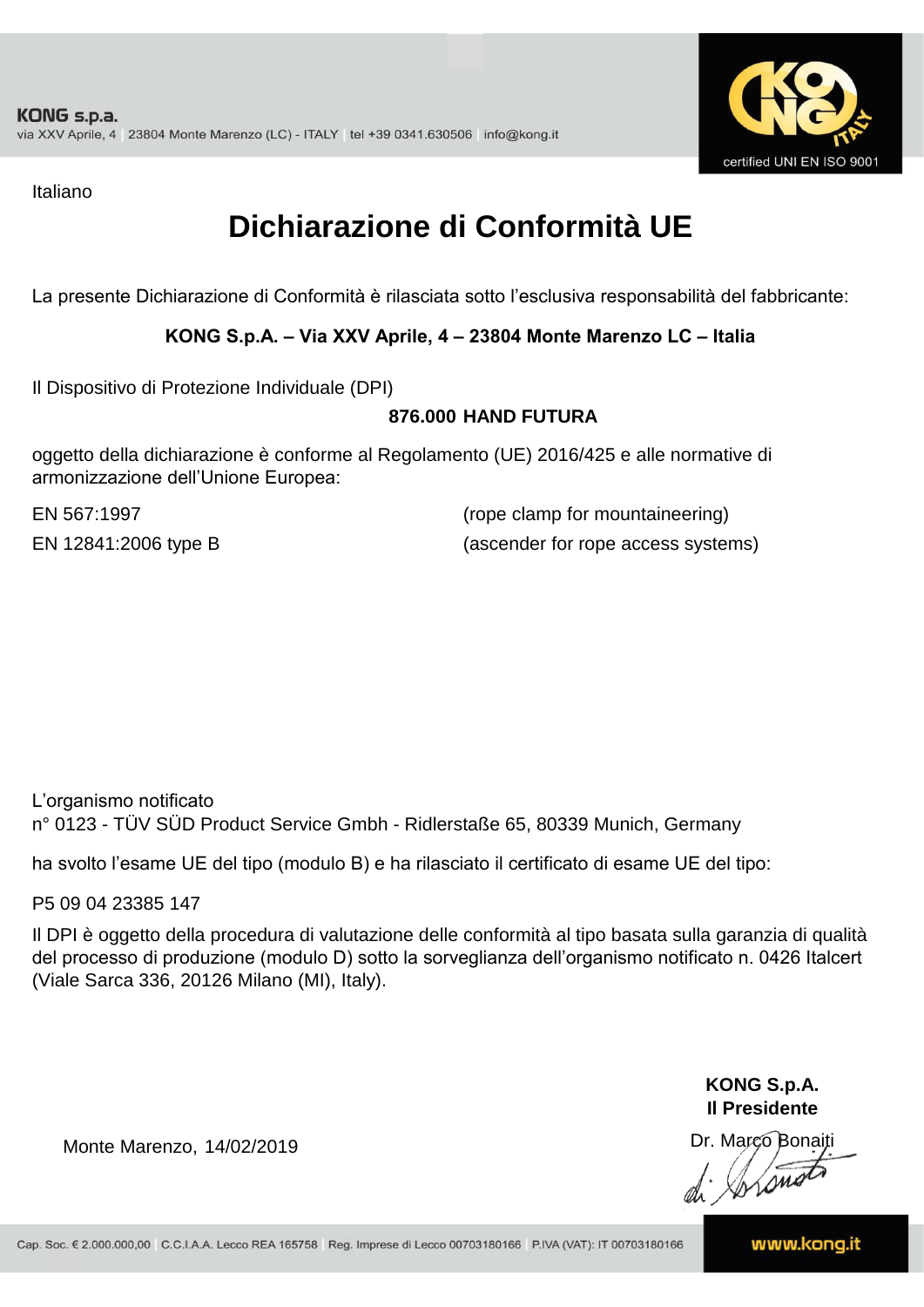

English

### **EU Declaration of Conformity**

This Declaration of Conformity is issued under the exclusive responsibility of the manufacturer:

#### **KONG S.p.A. – Via XXV Aprile, 4 – 23804 Monte Marenzo LC – Italia**

The Personal Protective Equipment (PPE)

#### **876.000 HAND FUTURA**

subject to the declaration complies with Regulation (EU) 2016/425 and with European Union harmonisation standards:

EN 567:1997 (rope clamp for mountaineering) EN 12841:2006 type B (ascender for rope access systems)

The notified body

n° 0123 - TÜV SÜD Product Service Gmbh - Ridlerstaße 65, 80339 Munich, Germany Has performed the EU examination for the type (module B), and has issued an EU examination certificate for the type:

P5 09 04 23385 147

The PPE is subject to the type conformity assessment procedure, based on the quality assurance of the production process (module D), under surveillance by the notified body n° 0426 Italcert (Viale Sarca 336, 20126 Milano (MI), Italy).

> **KONG S.p.A. The president**

Dr. Marco Bonaiti di Aromor

Monte Marenzo, 14/02/2019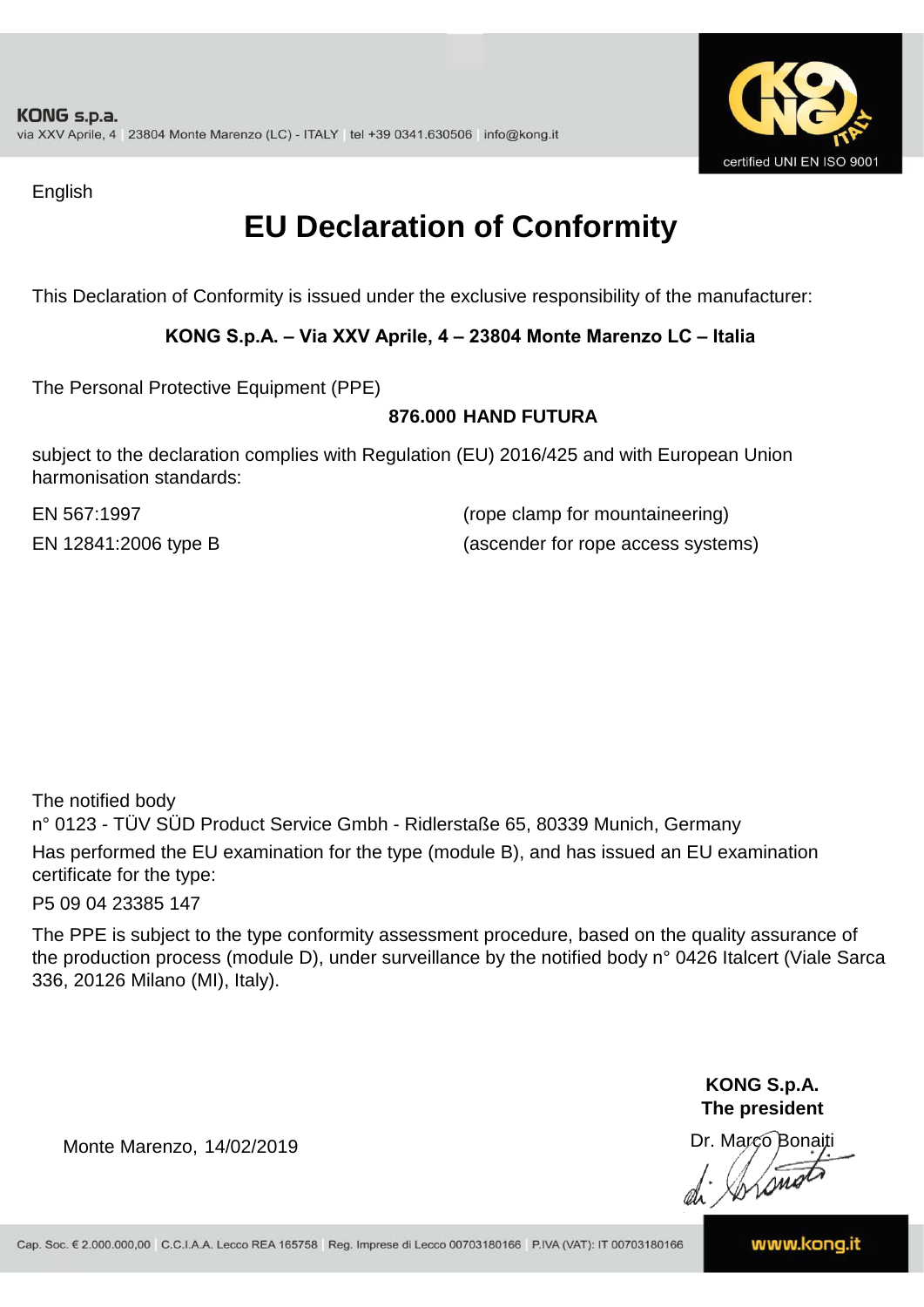

Français

### **Déclaration de conformité UE**

La présente Déclaration de Conformité est délivrée sous la responsabilité exclusive du Fabricant:

#### **KONG S.p.A. – Via XXV Aprile, 4 – 23804 Monte Marenzo LC – Italia**

L'Équipement de Protection Individuelle (EPI)

#### **876.000 HAND FUTURA**

objet de la déclaration est conforme au Règlement (UE) 2016/425 et aux normes d'harmonisation de l'Union Européenne:

EN 567:1997 (rope clamp for mountaineering) EN 12841:2006 type B (ascender for rope access systems)

L'organisme notifié n° 0123 - TÜV SÜD Product Service Gmbh - Ridlerstaße 65, 80339 Munich, Germany

a effectué l'examen UE de type (module B) et a délivré le certificat d'examen UE de type:

P5 09 04 23385 147

L'EPI est soumis à la procédure d'évaluation de conformité au type sur la base de l'assurance de la qualité du mode de production (module D) sous la supervision de l'organisme notifié n° 0426 Italcert (Viale Sarca 336, 20126 Milano (MI), Italy).

> **KONG S.p.A. Le Président**

Dr. Marco Bonaiti di Aromor

Monte Marenzo, 14/02/2019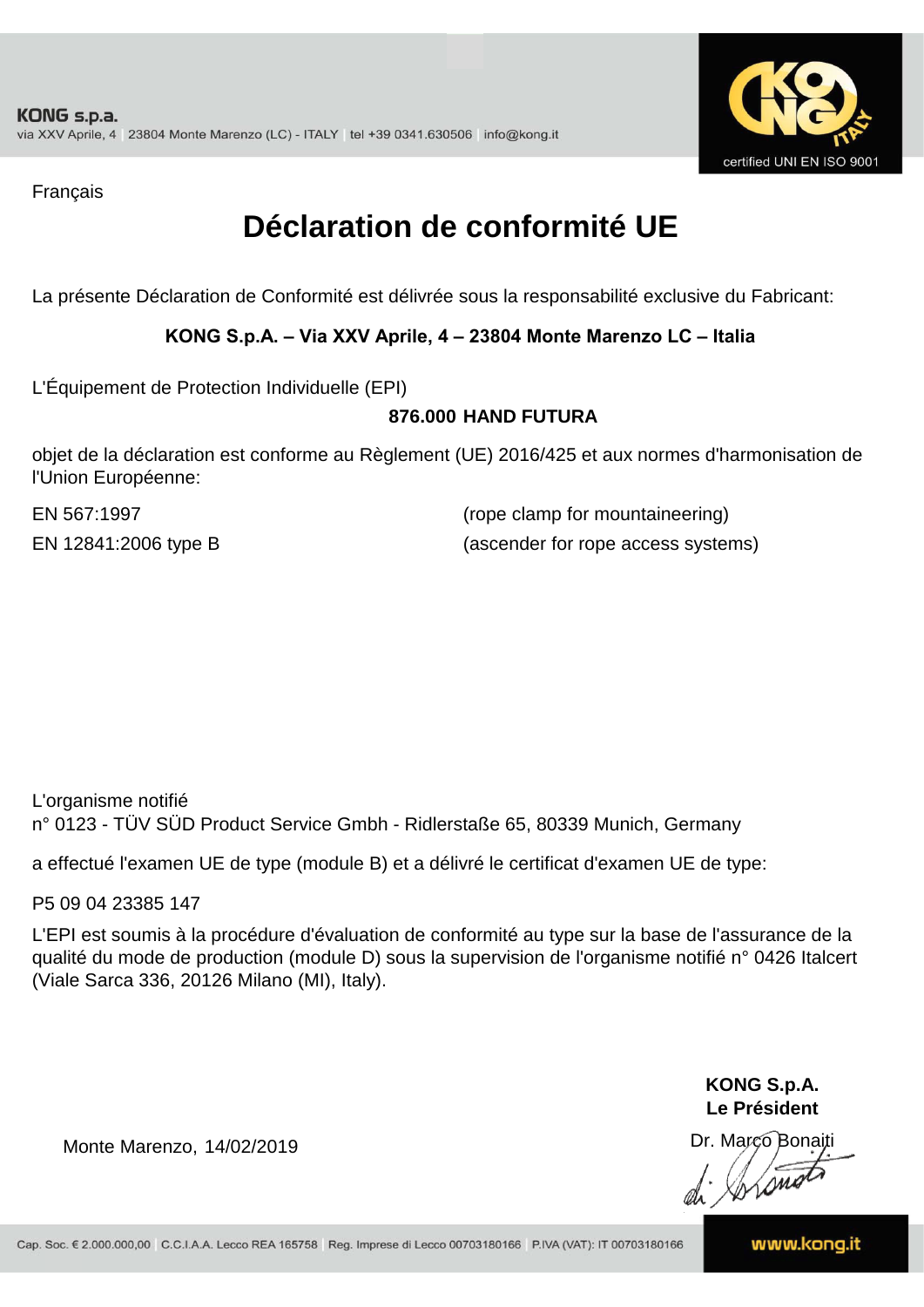

Deutsch

### **EU-Konformitätserklärung**

Die vorliegende Konformitätserklärung wird unter der alleinigen Verantwortung des Herstellers ausgestellt:

#### **KONG S.p.A. – Via XXV Aprile, 4 – 23804 Monte Marenzo LC – Italia**

Die persönliche Schutzausrüstung (PSA)

#### **876.000 HAND FUTURA**

Gegenstand dieser Erklärung, entspricht der EU-Verordnung 2016/425 sowie den harmonisierten Normen der Europäischen Union:

EN 567:1997 (rope clamp for mountaineering) EN 12841:2006 type B (ascender for rope access systems)

Die benannte Stelle

n° 0123 - TÜV SÜD Product Service Gmbh - Ridlerstaße 65, 80339 Munich, Germany hat die EU-Baumusterprüfung (Modul B) durchgeführt und die EU-Baumusterprüfbescheinigung ausgestellt:

P5 09 04 23385 147

Die PSA ist Gegenstand der Konformitätsbewertung anhand der Baumusterprüfung auf der Grundlage einer Qualitätssicherung des Produktionsprozesses (Modul D) unter der Überwachung durch die benannte Stelle Nr. 0426 Italcert (Viale Sarca 336, 20126 Milano (MI), Italy).

> **KONG S.p.A. Der Vorsitzende**

Dr. Marco Bonaiti

Monte Marenzo, 14/02/2019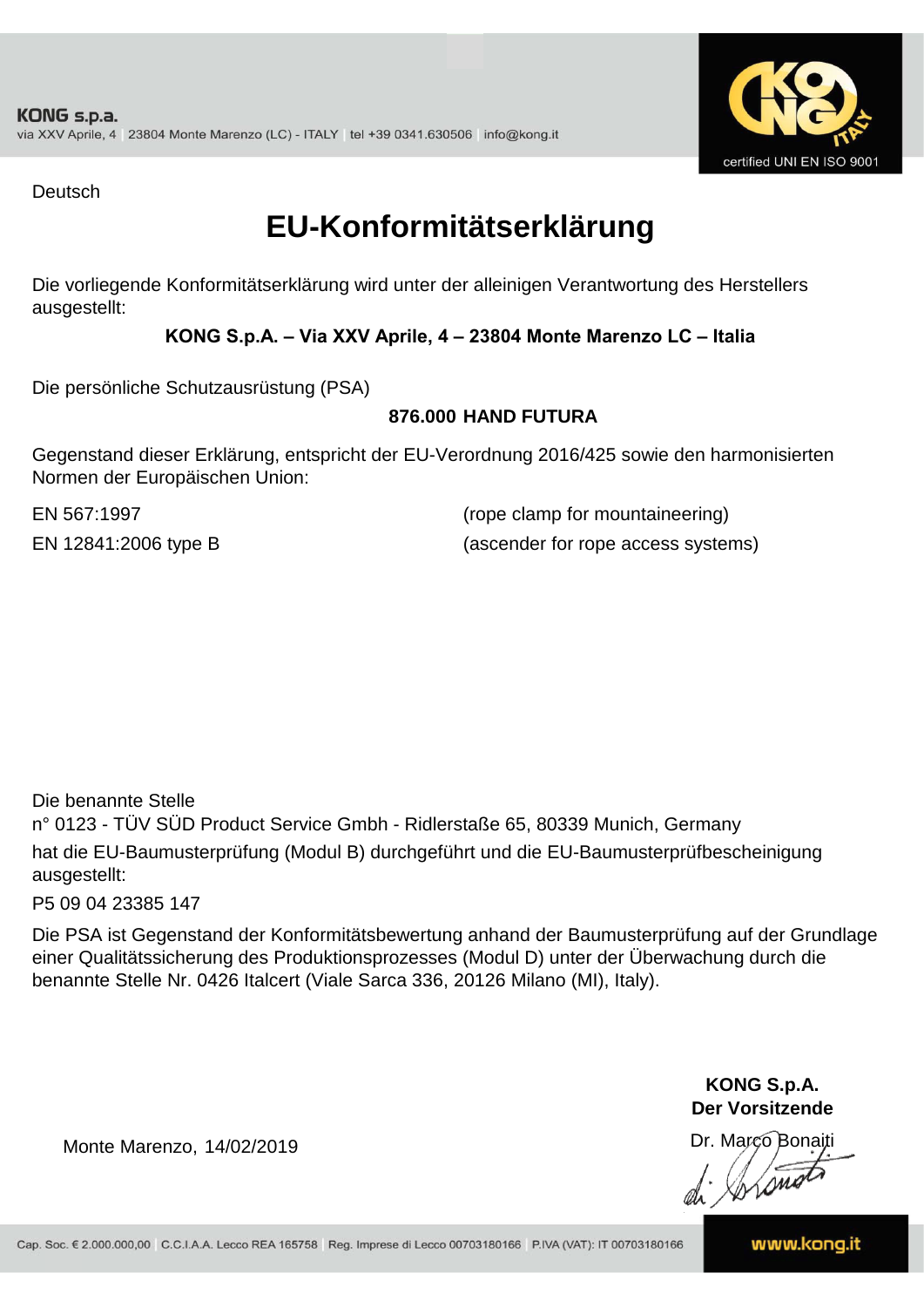

Español

### **Declaración de conformidad UE**

La presente Declaración de Conformidad se expide bajo la exclusiva responsabilidad del fabricante:

#### **KONG S.p.A. – Via XXV Aprile, 4 – 23804 Monte Marenzo LC – Italia**

El Equipo de Protección individual (EPI)

#### **876.000 HAND FUTURA**

objeto de la declaración se ajusta al Reglamento (UE) 2016/425 y a las normativas de armonización de la Unión Europea:

EN 567:1997

(rope clamp for mountaineering) EN 12841:2006 type B (ascender for rope access systems)

El organismo notificado n° 0123 - TÜV SÜD Product Service Gmbh - Ridlerstaße 65, 80339 Munich, Germany

ha realizado el examen UE de tipo (módulo B) y ha expedido el certificado de examen UE de tipo:

P5 09 04 23385 147

El EPI es objeto del procedimiento de evaluación de la conformidad con el tipo basada en el aseguramiento de la calidad del proceso de producción (módulo D) bajo la supervisión del organismo notificado nº 0426 Italcert (Viale Sarca 336, 20126 Milano (MI), Italy).

> **KONG S.p.A. El Presidente**

Dr. Marco Bonaiti di Aromor

Monte Marenzo, 14/02/2019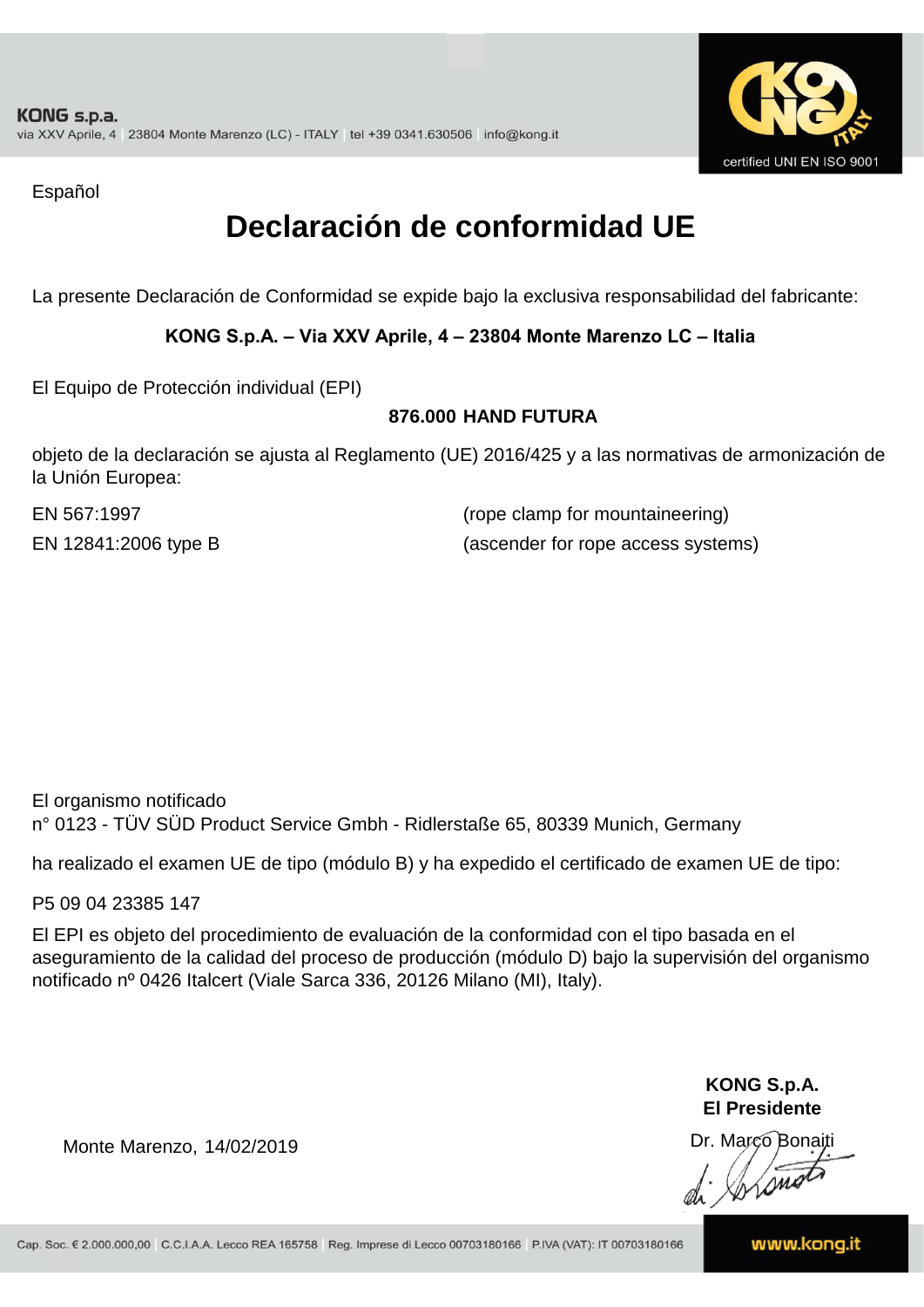

русский

### **Декларация соответствия ЕС**

Настоящая Декларация соответствия выдана под исключительную ответственность производителя:

**KONG S.p.A. – Via XXV Aprile, 4 – 23804 Monte Marenzo LC – Italia**

Средство индивидуальной защиты (СИЗ)

#### **876.000 HAND FUTURA**

предмет декларации соответствует Регламенту (ЕС) 2016/425 и гармонизированным стандартам Европейского Союза:

EN 567:1997 (rope clamp for mountaineering) EN 12841:2006 type B (ascender for rope access systems)

Уполномоченный орган

n° 0123 - TÜV SÜD Product Service Gmbh - Ridlerstaße 65, 80339 Munich, Germany провел испытание типового образца на соответствие требованиям ЕС (модуль B) и выдал сертификат испытаний типового образца на соответствие требованиям ЕС:

P5 09 04 23385 147

СИЗ является предметом процедуры оценки соответствия типовому образцу, основанной на обеспечении качества производственного процесса (модуль D) под наблюдением уполномоченного органа № 0426 — органа сертификации Italcert (Viale Sarca 336, 20126 Milano (MI), Italy).

> **KONG S.p.A. Президент**

Dr. Marco Bonaiti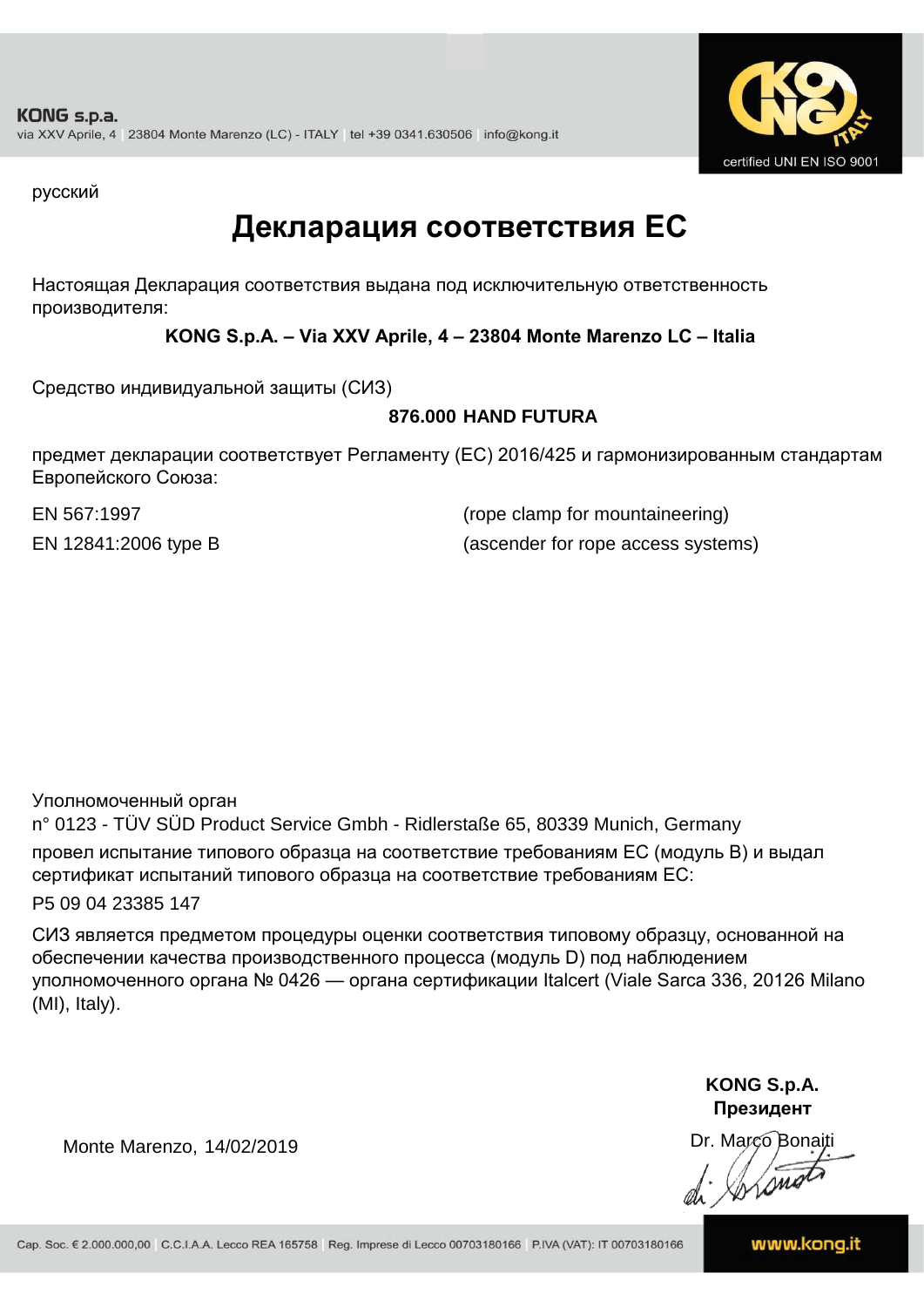

#### 中文

## **EU**符合性声明

本"符合性声明"由以下制造商全权负责发布:

#### **KONG S.p.A. – Via XXV Aprile, 4 – 23804 Monte Marenzo LC – Italia**

个人保护装备(PPE)

#### **876.000 HAND FUTURA**

本声明的目标符合法规(EU) 2016/425和欧盟统一标准的规定:

| EN 567:1997          | (rope clamp for mountaineering)    |
|----------------------|------------------------------------|
| EN 12841:2006 type B | (ascender for rope access systems) |

#### 欧盟公告机构

n° 0123 - TÜV SÜD Product Service Gmbh - Ridlerstaße 65, 80339 Munich, Germany

进行了欧盟型式检验(模式B) 并颁发了欧盟型式检验证书:

P5 09 04 23385 147

PPE (个人保护装备) 在0426号公告机构Italcert (Viale Sarca 336, 20126 Milano (MI), Italy)的监督下, 在生产过程质量保证 ( 模式D) 的基础上进行合格评定程序。

> **KONG S.p.A. 总裁**

Dr. Marco Bonaiti di Stono

Monte Marenzo, 14/02/2019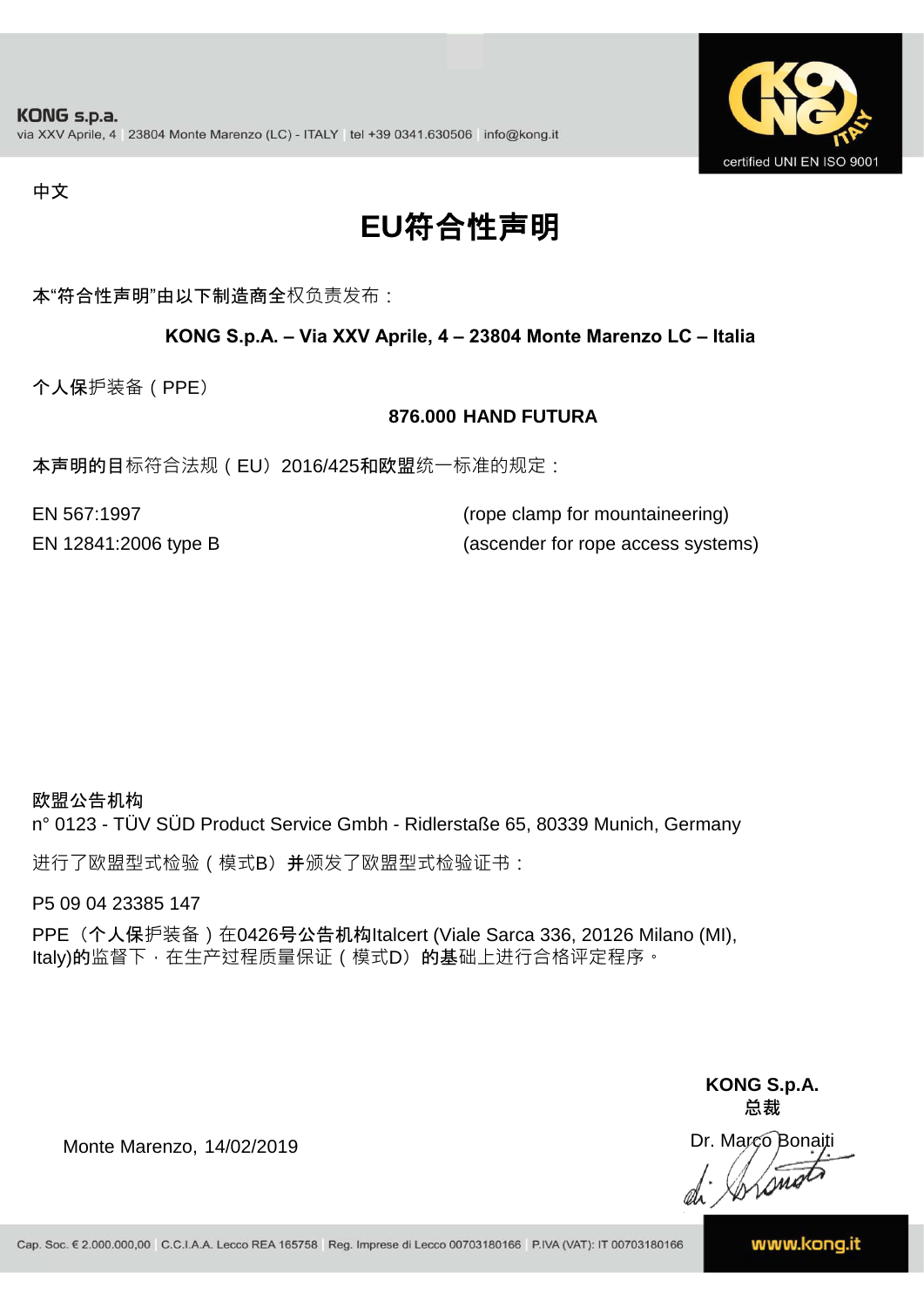

българск

### **Декларация за съответствие EU**

Настоящата Декларация за съответствие се издава под изключителната отговорност на производителя:

**KONG S.p.A. – Via XXV Aprile, 4 – 23804 Monte Marenzo LC – Italia**

Личното предпазно средство (ЛПС)

#### **876.000 HAND FUTURA**

предмет на настоящата декларация е в съответствие с Регламент (ЕU) 2016/425 и хармонизираните стандарти на Европейския съюз:

EN 567:1997 (rope clamp for mountaineering) EN 12841:2006 type B (ascender for rope access systems)

Нотифицираният организъм

n° 0123 - TÜV SÜD Product Service Gmbh - Ridlerstaße 65, 80339 Munich, Germany е провел изпитване EU за типово одобрение (формуляр "B") и е издал сертификат за типово одобрение ЕU:

P5 09 04 23385 147

Личното предпазно средство (ЛПС) е предмет на процедура за оценка на съответствието, основаваща се на гаранция на качеството на производствения процес (формуляр "D") под наблюдението на нотифицирания организъм № 0426 Italcert (Viale Sarca 336, 20126 Milano (MI), Italy).

> **KONG S.p.A. Председател**

Dr. Marco Bonaiti di Arono

Monte Marenzo, 14/02/2019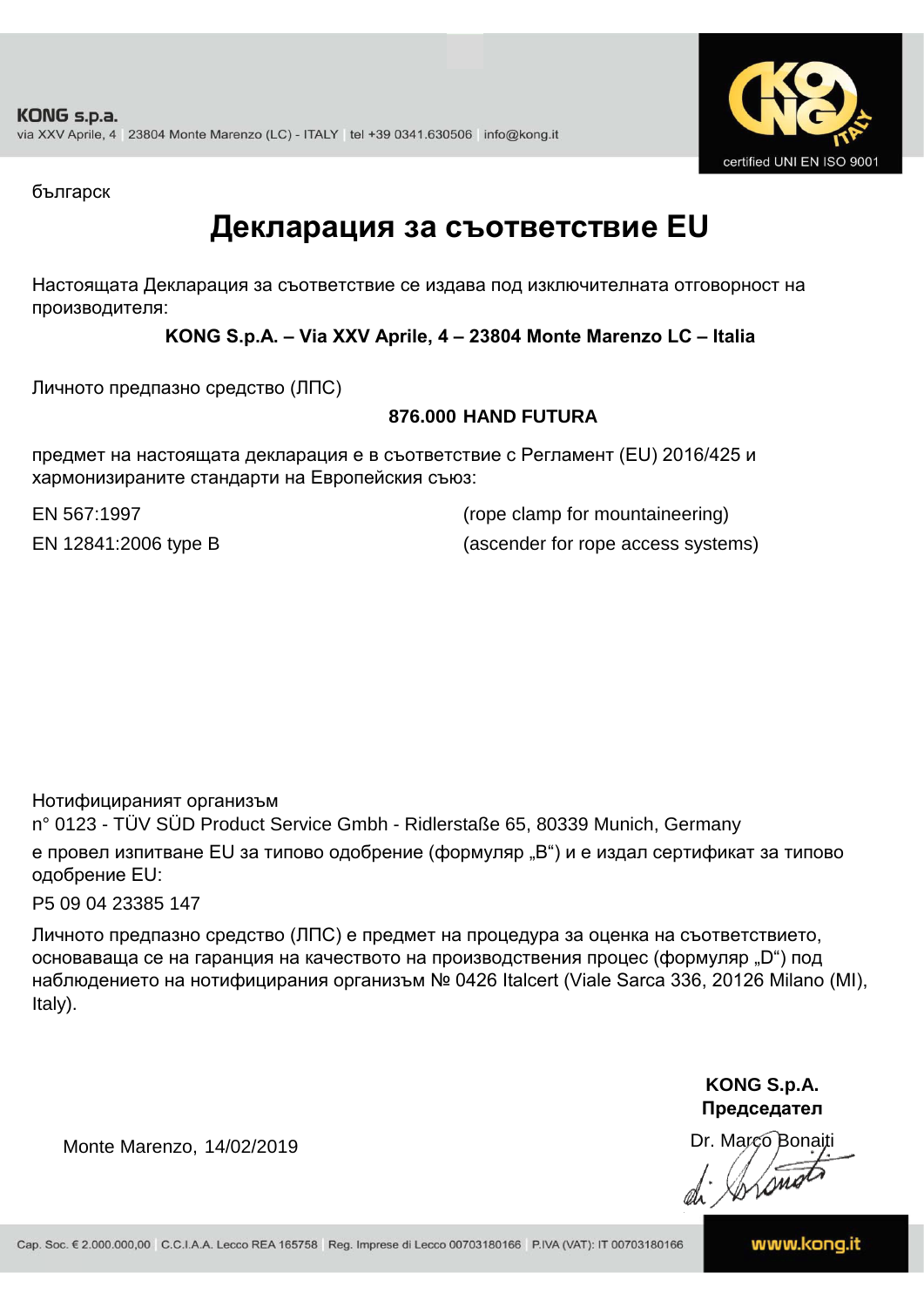

čeština

## **UE prohlášení o shodě**

Toto prohlášení o shodě je učiněno na výhradní zodpovědnost výrobce:

#### **KONG S.p.A. – Via XXV Aprile, 4 – 23804 Monte Marenzo LC – Italia**

Osobní ochranný prostředek (OOP)

#### **876.000 HAND FUTURA**

který je předmětem prohlášení, splňuje požadavky nařízení (EU) 2016/425 a harmonizačních právních předpisů Evropské unie:

EN 567:1997 (rope clamp for mountaineering) EN 12841:2006 type B (ascender for rope access systems)

Oznámený subjekt n° 0123 - TÜV SÜD Product Service Gmbh - Ridlerstaße 65, 80339 Munich, Germany

provedl UE přezkoušení typu (modul B) a vydal certifikát UE přezkoušení typu:

P5 09 04 23385 147

OOP podléhá postupu posouzení shody s typem založené na zajištění jakosti výrobního procesu (modul D) pod dohledem oznámeného subjektu č. 0426 Italcert (Viale Sarca 336, 20126 Milano (MI), Italy).

> **KONG S.p.A. Předseda**

Dr. Marco Bonaiti

Monte Marenzo, 14/02/2019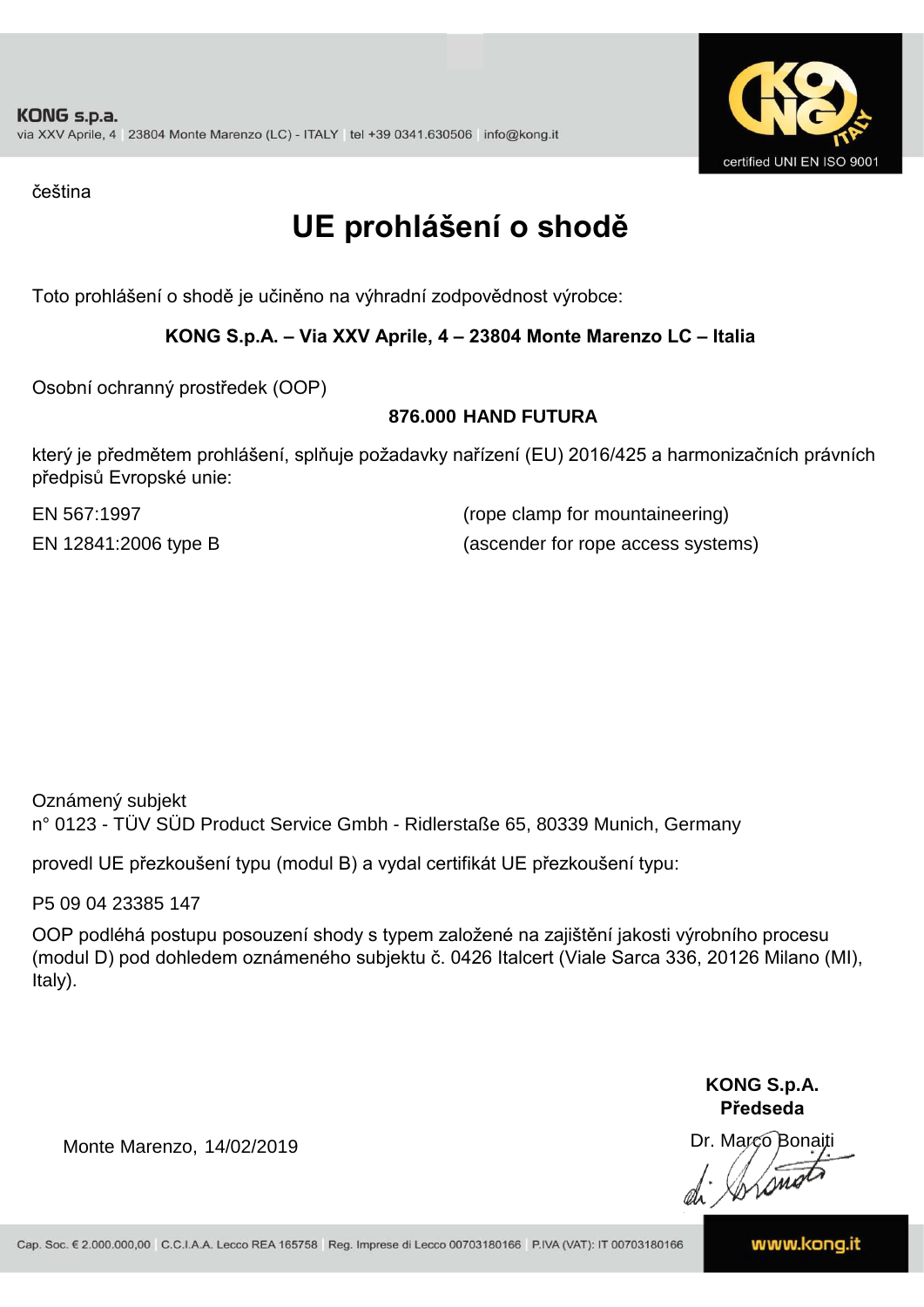

Hrvatski

### **EU Izjava o sukladnosti**

Ova se izjava o sukladnosti izdaje pod isključivom odgovornošću proizvođača:

**KONG S.p.A. – Via XXV Aprile, 4 – 23804 Monte Marenzo LC – Italia**

Osobna zaštitna oprema (OZO)

#### **876.000 HAND FUTURA**

Predmet izjave u skladu je s Uredbom (EU) 2016/425 i sa zakonodavstvom Unije o usklađivanju:

EN 567:1997 (rope clamp for mountaineering) EN 12841:2006 type B (ascender for rope access systems)

Prijavljeno tijelo n° 0123 - TÜV SÜD Product Service Gmbh - Ridlerstaße 65, 80339 Munich, Germany

obavilo je EU ispitivanje tipa (modul B) i izdalo potvrdu o EU ispitivanju tipa:

P5 09 04 23385 147

OZO je predmet postupka ocjenjivanja sukladnosti s tipom na temelju osiguranja kvalitete proizvodnog postupka (modul D) pod nadzorom prijavljenog tijela br. 0426 Italcert (Viale Sarca 336, 20126 Milano (MI), Italy).

> **KONG S.p.A. Direktor**

Dr. Marco Bonaiti di Stono

Monte Marenzo, 14/02/2019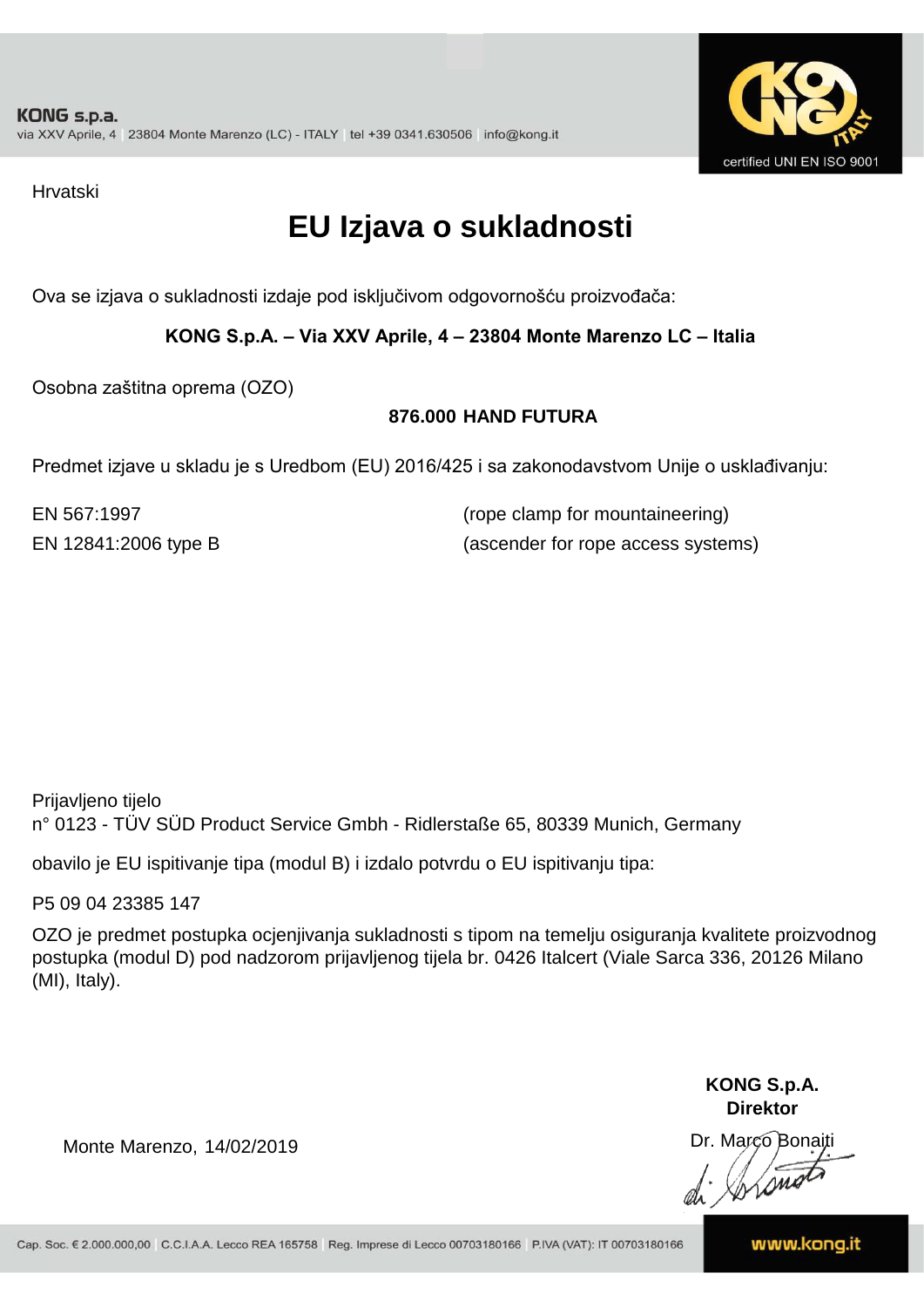

Dansk

### **EU-overensstemmelseserklæring**

Denne overensstemmelseserklæring udstedes på fabrikantens ansvar:

#### **KONG S.p.A. – Via XXV Aprile, 4 – 23804 Monte Marenzo LC – Italia**

Det personlige værnemiddel (PPE - PV'er)

#### **876.000 HAND FUTURA**

anført i erklæringen er i overensstemmelse med forordning (EU) nr. 2016/425 og med EUharmoniseringslovgivningen:

EN 567:1997 (rope clamp for mountaineering) EN 12841:2006 type B (ascender for rope access systems)

Det bemyndigede organ n° 0123 - TÜV SÜD Product Service Gmbh - Ridlerstaße 65, 80339 Munich, Germany

har foretaget en EU-typeafprøvning (Modul B) og har udstedt EU-typeafprøvningsattest:

P5 09 04 23385 147

Det personlige værnemiddel er genstand for proceduren for typeoverensstemmelse på grundlag af kvalitetssikring af fremstillingsprocessen (modul D) under tilsyn fra det bemyndigede organ nr. 0426 Italcert (Viale Sarca 336, 20126 Milano (MI), Italy).

> **KONG S.p.A. Formand**

Dr. Marco Bonaiti di Aromor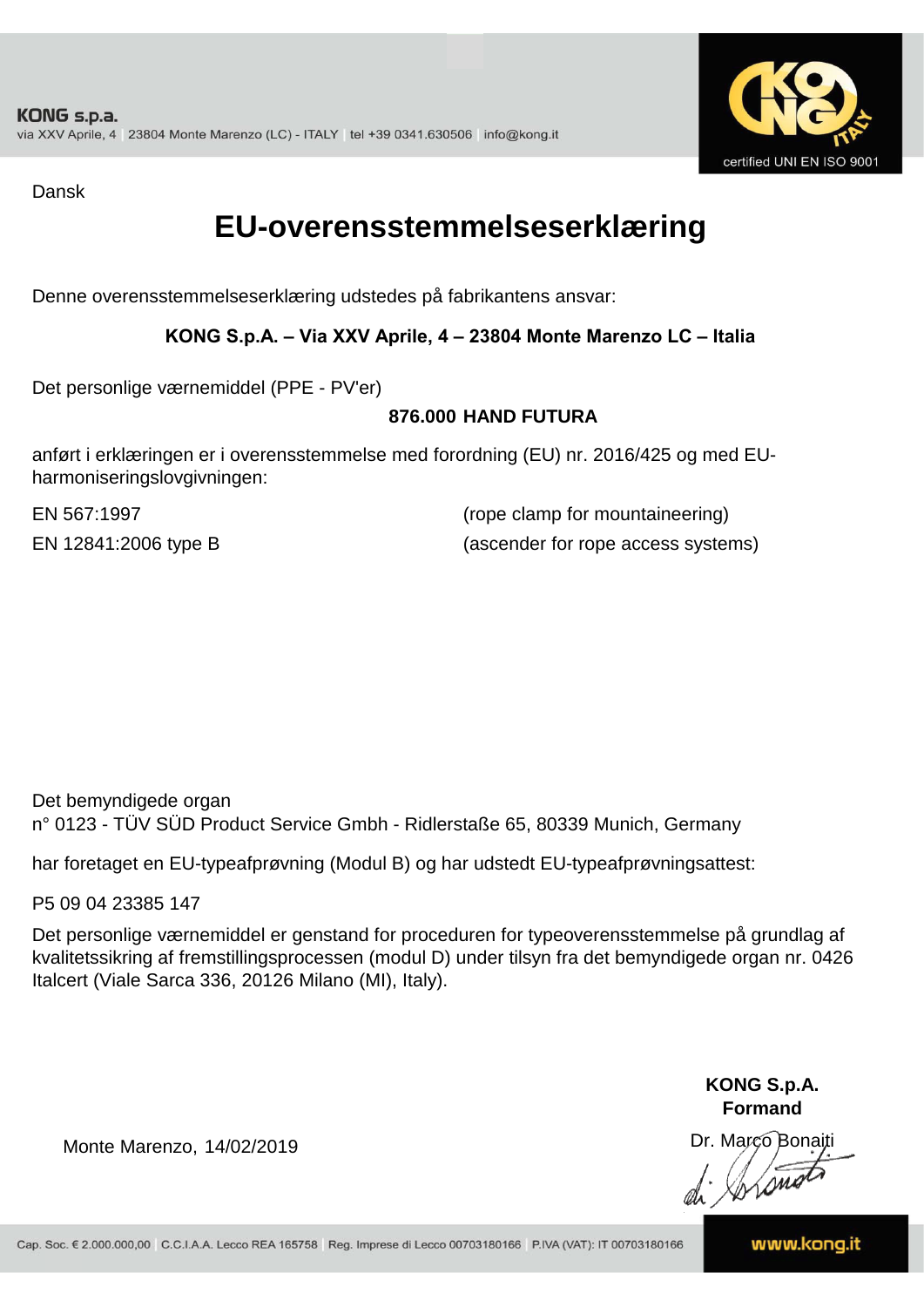

**Nederlands** 

### **EU-conformiteitsverklaring**

Deze conformiteitsverklaring wordt verstrekt op eigen verantwoording van de fabrikant:

#### **KONG S.p.A. – Via XXV Aprile, 4 – 23804 Monte Marenzo LC – Italia**

Het persoonlijk beschermingsmiddel (PBM)

#### **876.000 HAND FUTURA**

voorwerp van deze verklaring, voldoet aan de Verordening (EU) 2016/425 en de harmonisatiewetgeving van de Europese Unie:

EN 567:1997 (rope clamp for mountaineering) EN 12841:2006 type B (ascender for rope access systems)

De aangemelde instantie n° 0123 - TÜV SÜD Product Service Gmbh - Ridlerstaße 65, 80339 Munich, Germany

heeft het EU-typeonderzoek (module B) verricht en het certificaat van EU-typeonderzoek afgegeven:

P5 09 04 23385 147

Het PBM is onderworpen aan de conformiteitsbeoordelingsprocedure met het type op basis van kwaliteitsborging van het productieproces (module D) onder toezicht van de aangemelde instantie Italcert nr. 0426 (Viale Sarca 336, 20126 Milano (MI), Italy).

> **KONG S.p.A. De voorzitter**

Dr. Marco Bonaiti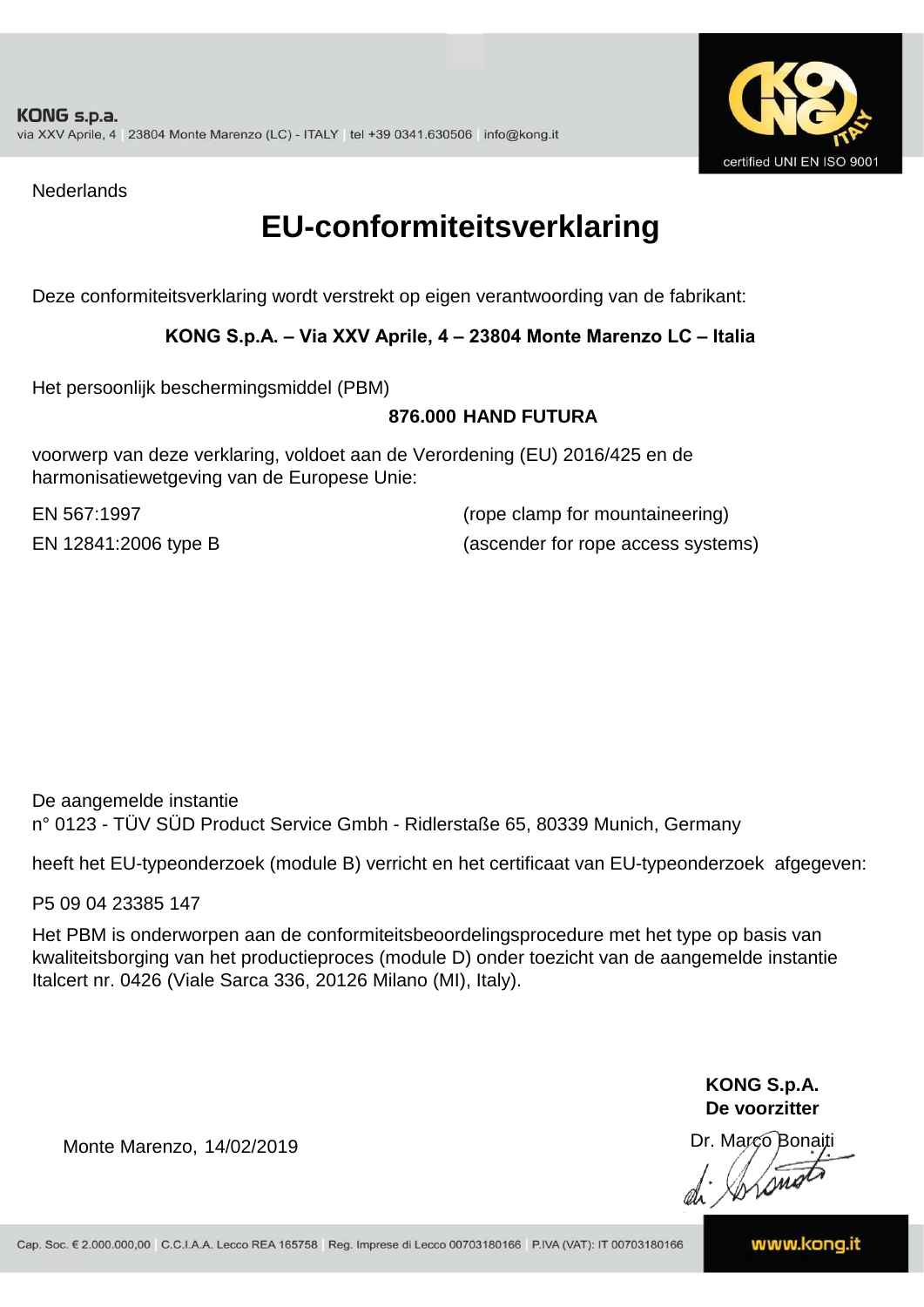

Eesti

### **EL-i vastavusdeklaratsioon**

See vastavusdeklaratsioon on välja antud järgmise tootja ainuvastutusel:

#### **KONG S.p.A. – Via XXV Aprile, 4 – 23804 Monte Marenzo LC – Italia**

Isikukaitsevahend

#### **876.000 HAND FUTURA**

vastavusdeklaratsiooniga hõlmatud isikukaitsevahend vastab määrusele (EL) 2016/425 ja Euroopa Liidu ühtlustamisõigusaktidele:

EN 567:1997 (rope clamp for mountaineering) EN 12841:2006 type B (ascender for rope access systems)

Teavitatud asutus n° 0123 - TÜV SÜD Product Service Gmbh - Ridlerstaße 65, 80339 Munich, Germany

on teinud tüübihindamise (moodul B) ja väljastanud tüübihindamissertifikaadi:

P5 09 04 23385 147

Isikukaitsevahendile kohaldatakse tootmiskvaliteedi tagamisel põhinevat tüübivastavuse hindamise menetlust (moodul B) teavitatud asutuse 0426 Italcert (Viale Sarca 336, 20126 Milano (MI), Italy) järelevalve all.

> **KONG S.p.A. Esimees**

Dr. Marco Bonaiti di Stono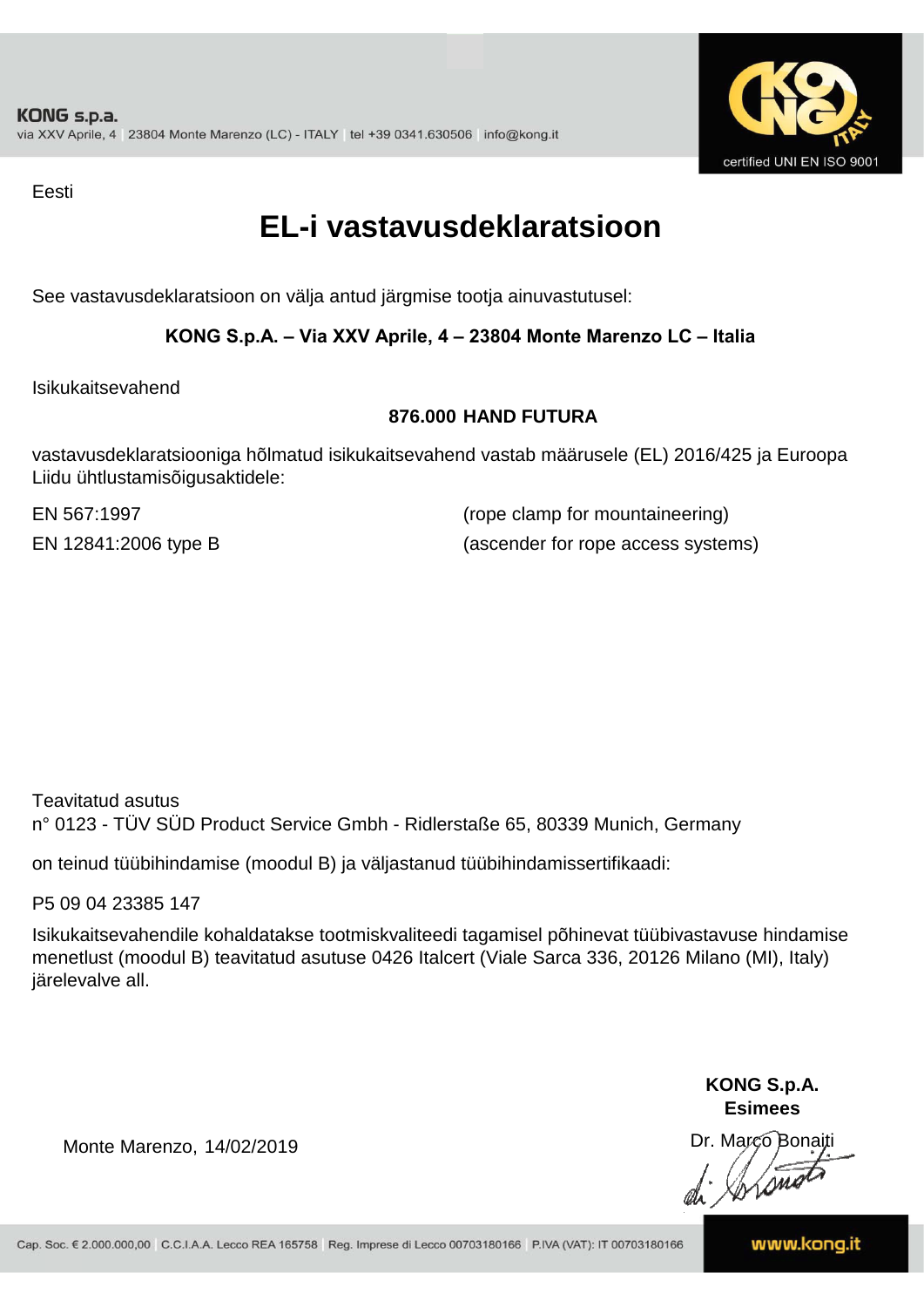

Suomi

### **EU-vaatimustenmukaisuusvakuutus**

Tämä vaatimustenmukaisuusvakuutus on annettu valmistajan yksinomaisella vastuulla:

**KONG S.p.A. – Via XXV Aprile, 4 – 23804 Monte Marenzo LC – Italia**

Vakuutuksen kohteena oleva henkilönsuojain

#### **876.000 HAND FUTURA**

on neuvoston asetuksen (EU) N:o 2016/425 ja unionin yhdenmukaistamislainsäädännön mukainen:

EN 567:1997 (rope clamp for mountaineering) EN 12841:2006 type B (ascender for rope access systems)

Ilmoitettu laitos n° 0123 - TÜV SÜD Product Service Gmbh - Ridlerstaße 65, 80339 Munich, Germany

suoritti EU-tyyppitarkastuksen (moduuli B) ja antoi EU-tyyppitarkastustodistuksen:

P5 09 04 23385 147

Henkilönsuojaimeen sovelletaan tuotantoprosessin laadunvarmistukseen perustuvaa tyypinmukaisuutta (moduuli D) ilmoitetun laitoksen Italcert (Viale Sarca 336, 20126 Milano (MI), Italy) numero 0426 valvonnassa.

> **KONG S.p.A. Presidentti**

Dr. Marco Bonaiti di Simon

Monte Marenzo, 14/02/2019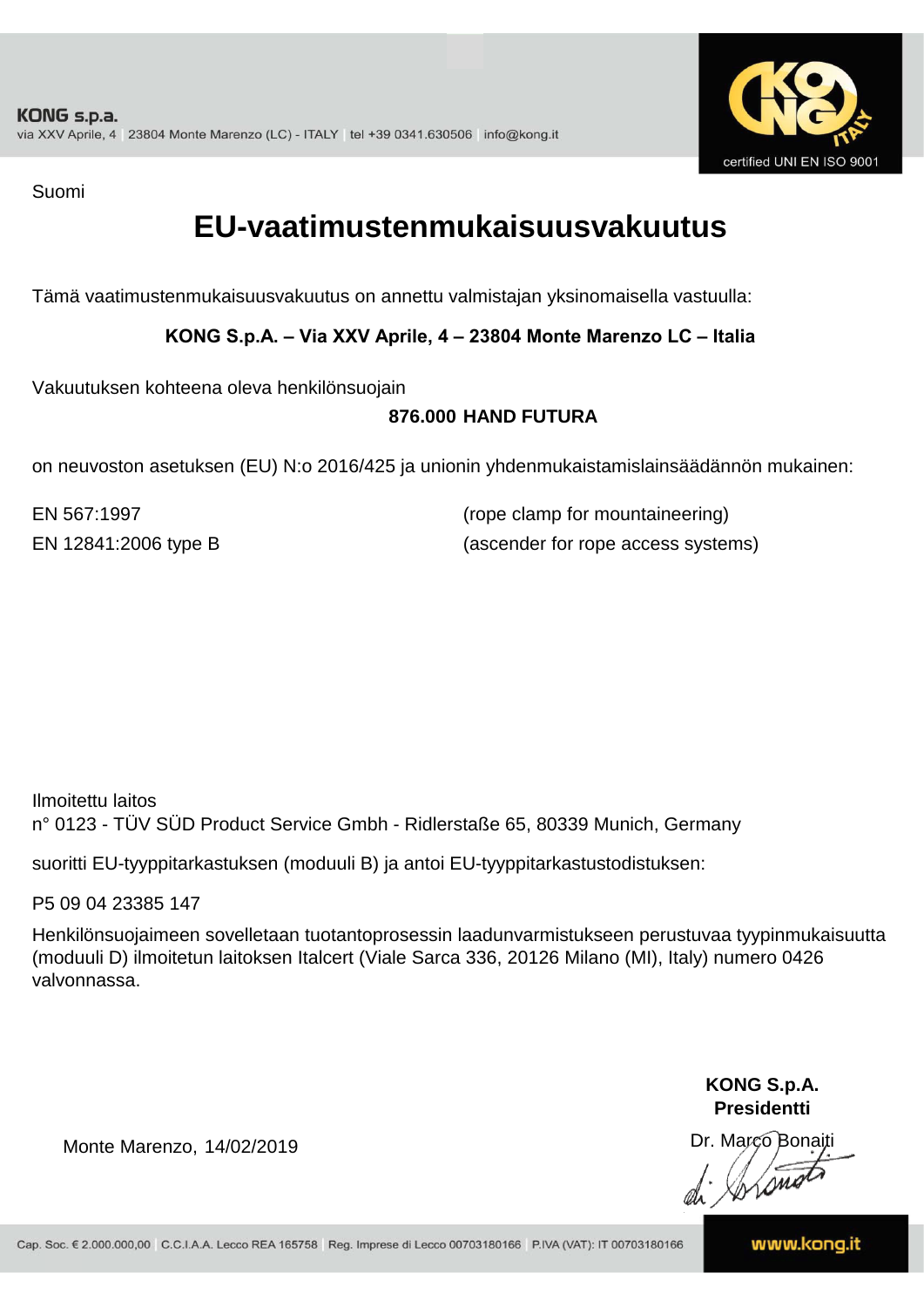

Gàidhlig

### **Dearbhú Comhréireachta de chuid AE**

Eisítear an Dearbhú Comhréireachta seo faoi fhreagracht eisiach an monaróra:

**KONG S.p.A. – Via XXV Aprile, 4 – 23804 Monte Marenzo LC – Italia**

Comhlíonann an Trealamh Cosanta Pearsanta (TCP)

#### **876.000 HAND FUTURA**

faoi réir an dearbhaithe Rialachán (AE) 2016/425 agus caighdeáin chomhchuibhithe an Aontais Eorpaigh:

EN 567:1997 (rope clamp for mountaineering) EN 12841:2006 type B (ascender for rope access systems)

An comhlacht dá dtugtar fógra n° 0123 - TÜV SÜD Product Service Gmbh - Ridlerstaße 65, 80339 Munich, Germany

rinne sé an scrúdú AE don chineál (modúl B), agus d'eisigh sé deimhniú ar chineálscrúdú AE:

P5 09 04 23385 147

Tá an TCP faoi réir an nós imeachta um measúnú comhréireacha cineálacha, bunaithe ar dhearbhú cáilíochta an phróisis táirgthe (modúl D), faoi fhaireachas an chomhlachta dá dtugtar fógra, uimh. 0426 Italcert (Viale Sarca 336, 20126 Milano (MI), Italy).

> **KONG S.p.A. An tUachtarán**

Dr. Marco Bonaiti di Stono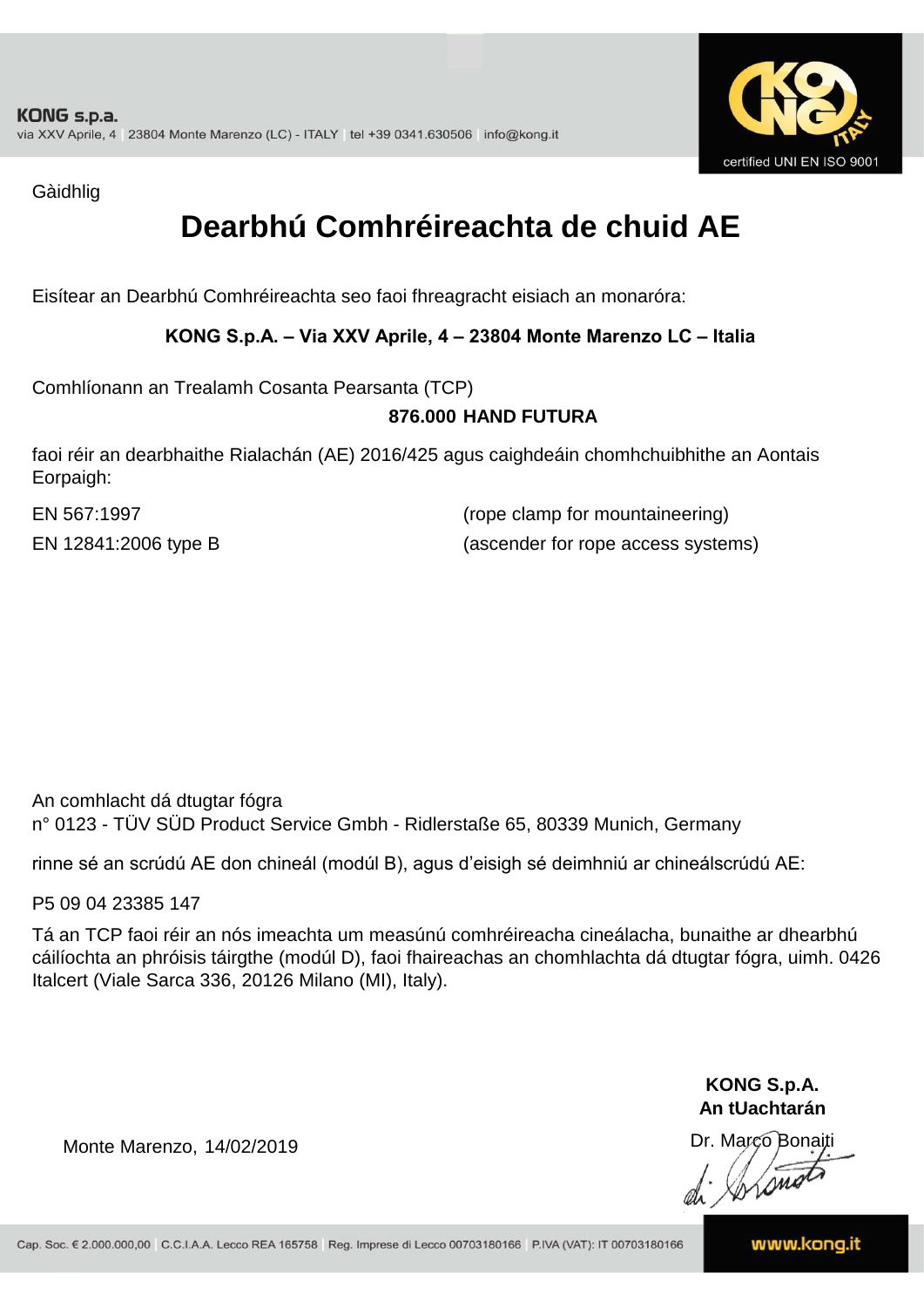

Ελληνικά

## **Δήλωση συμμόρφωσης ΕE**

Η παρούσα δήλωση συμμόρφωσης εκδίδεται με την αποκλειστική ευθύνη του κατασκευαστή:

#### **KONG S.p.A. – Via XXV Aprile, 4 – 23804 Monte Marenzo LC – Italia**

Η συσκευή ατομικής προστασίας (ΜΑΠ)

#### **876.000 HAND FUTURA**

αντικείμενο της δήλωσης συμμορφώνεται με τον κανονισμό (ΕΕ) 2016/425 και τα πρότυπα εναρμόνισης της Ευρωπαϊκής Ένωσης:

EN 567:1997 (rope clamp for mountaineering) EN 12841:2006 type B (ascender for rope access systems)

Ο κοινοποιημένος οργανισμός

n° 0123 - TÜV SÜD Product Service Gmbh - Ridlerstaße 65, 80339 Munich, Germany πραγματοποίησε την εξέταση τύπου ΕΕ (έγγραφο Β) και εξέδωσε το πιστοποιητικό εξέτασης ΕΕ του τύπου:

P5 09 04 23385 147

Το ΜΑΠ υπόκειται στη διαδικασία αξιολόγησης της συμμόρφωσης τύπου με βάση τη διασφάλιση ποιότητας της παραγωγικής διαδικασίας (έγγραφο D) υπό την εποπτεία του κοινοποιημένου οργανισμού αριθ. 0426 Italcert (Viale Sarca 336, 20126 Milano (MI), Italy).

> **KONG S.p.A. Ο Πρόεδρος**

Dr. Marco Bonaiti di Arono

Monte Marenzo, 14/02/2019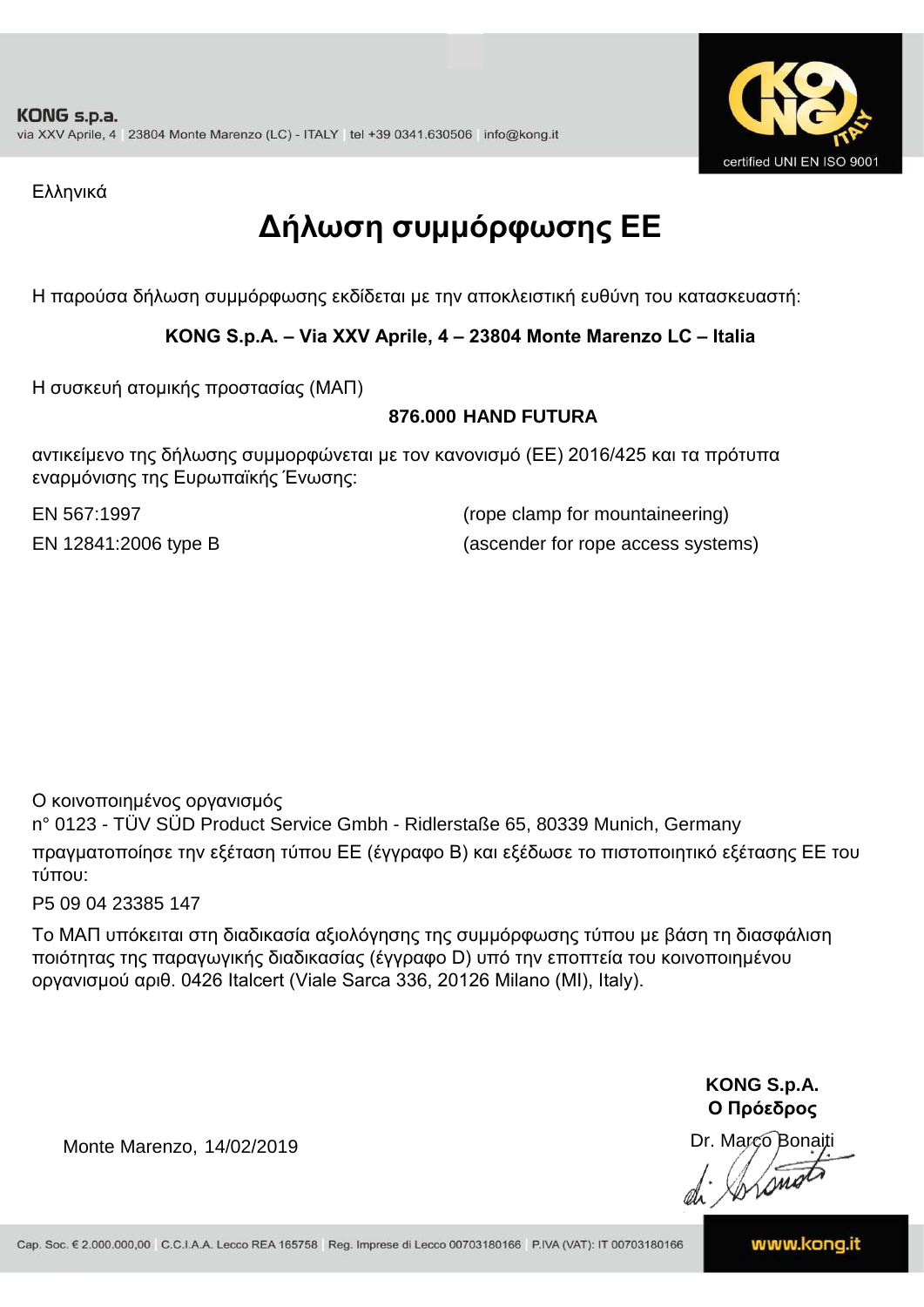

Magyar

## **EU Megfelelőségi nyilatkozat**

Ez a Megfelelőségi nyilatkozat az alábbi gyártó kizárólagos felelőssége alatt került kibocsátásra:

**KONG S.p.A. – Via XXV Aprile, 4 – 23804 Monte Marenzo LC – Italia**

Az egyéni védőfelszerelés

#### **876.000 HAND FUTURA**

mely a nyilatkozat tárgyát képezi, megfelel az (EU) 2016/425 szabályozásának és az Európai Unió harmonizált szabványainak:

EN 567:1997 (rope clamp for mountaineering) EN 12841:2006 type B (ascender for rope access systems)

A bejelentett szervezet n° 0123 - TÜV SÜD Product Service Gmbh - Ridlerstaße 65, 80339 Munich, Germany

elvégezte az EU-típusvizsgálatot ("B" modul), és kiadta az EU-típusvizsgálati tanúsítványt:

P5 09 04 23385 147

Az egyéni védőfelszerelés a gyártási folyamat minőség biztosításán alapuló megfelelőségértékelés tárgya (D modul), melynek felügyeletét az Italcert (Viale Sarca 336, 20126 Milano (MI), Italy). 0426 sz. hitelesítést végző szervezet végzi.

> **KONG S.p.A. Elnök**

Dr. Marco Bonaiti di Aromor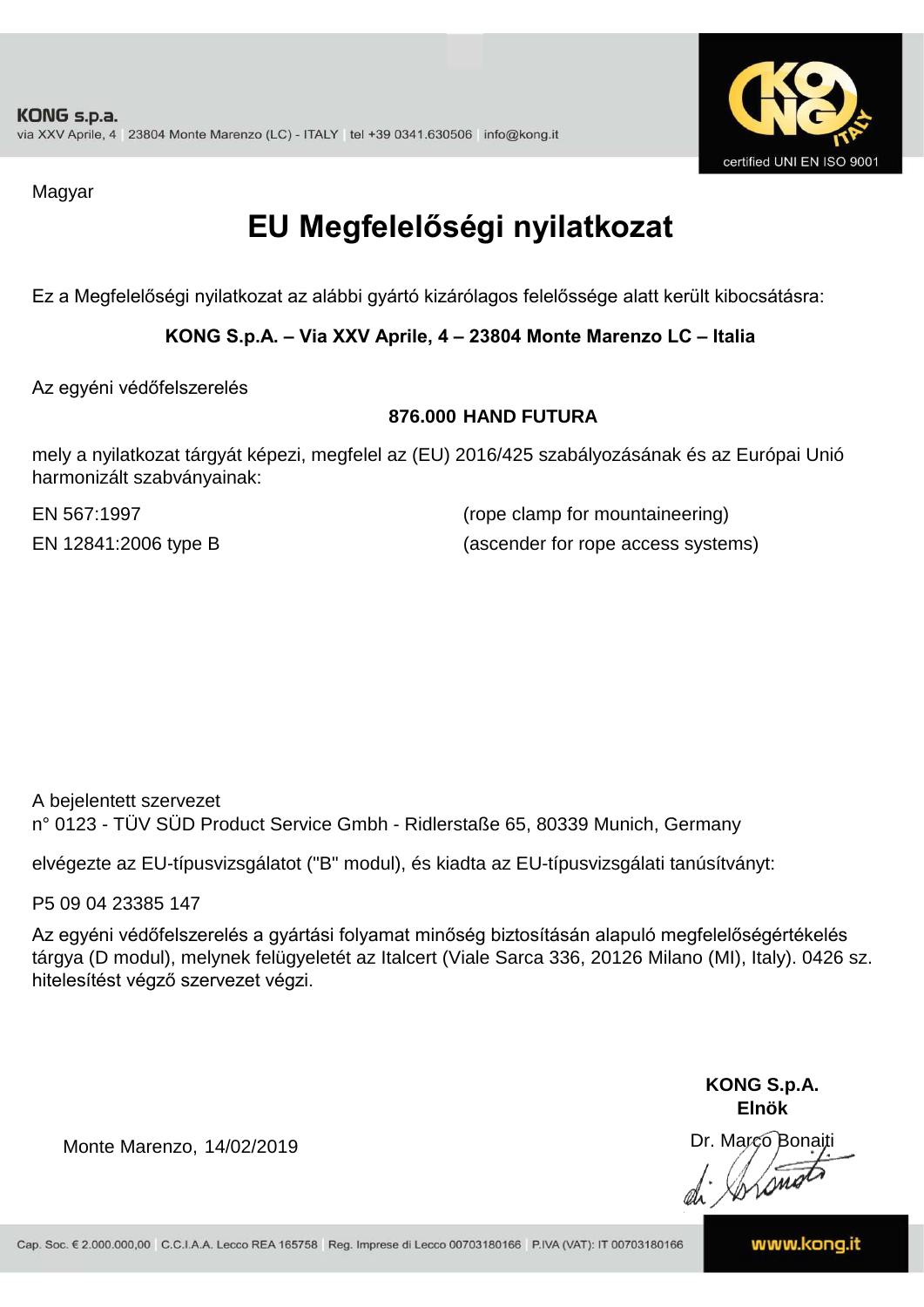

Latviešu

### **ES atbilstības deklarācija**

Šī atbilstības deklarācija ir izdota vienīgi uz ražotāja atbildību:

#### **KONG S.p.A. – Via XXV Aprile, 4 – 23804 Monte Marenzo LC – Italia**

Individuālais aizsardzības līdzeklis (IAL)

#### **876.000 HAND FUTURA**

deklarācijas priekšmets atbilst Regulai (ES) 2016/425 un Eiropas Savienības saskaņošanas tiesību aktiem:

EN 567:1997 (rope clamp for mountaineering) EN 12841:2006 type B (ascender for rope access systems)

Paziņotā struktūra n° 0123 - TÜV SÜD Product Service Gmbh - Ridlerstaße 65, 80339 Munich, Germany

veica ES tipa pārbaudi (B modulis) un izdeva ES tipa pārbaudes sertifikātu:

P5 09 04 23385 147

Uz IAL attiecas atbilstības novērtēšanas procedūra "Atbilstība tipam, pamatojoties uz kvalitātes nodrošināšanu ražošanas procesā" (D modulis) paziņotās struktūras Italcert (Viale Sarca 336, 20126 Milano (MI), Italy), Nr. 0426 uzraudzībā.

> **KONG S.p.A. Priekšsēdētājs**

Dr. Marco Bonaiti

Monte Marenzo, 14/02/2019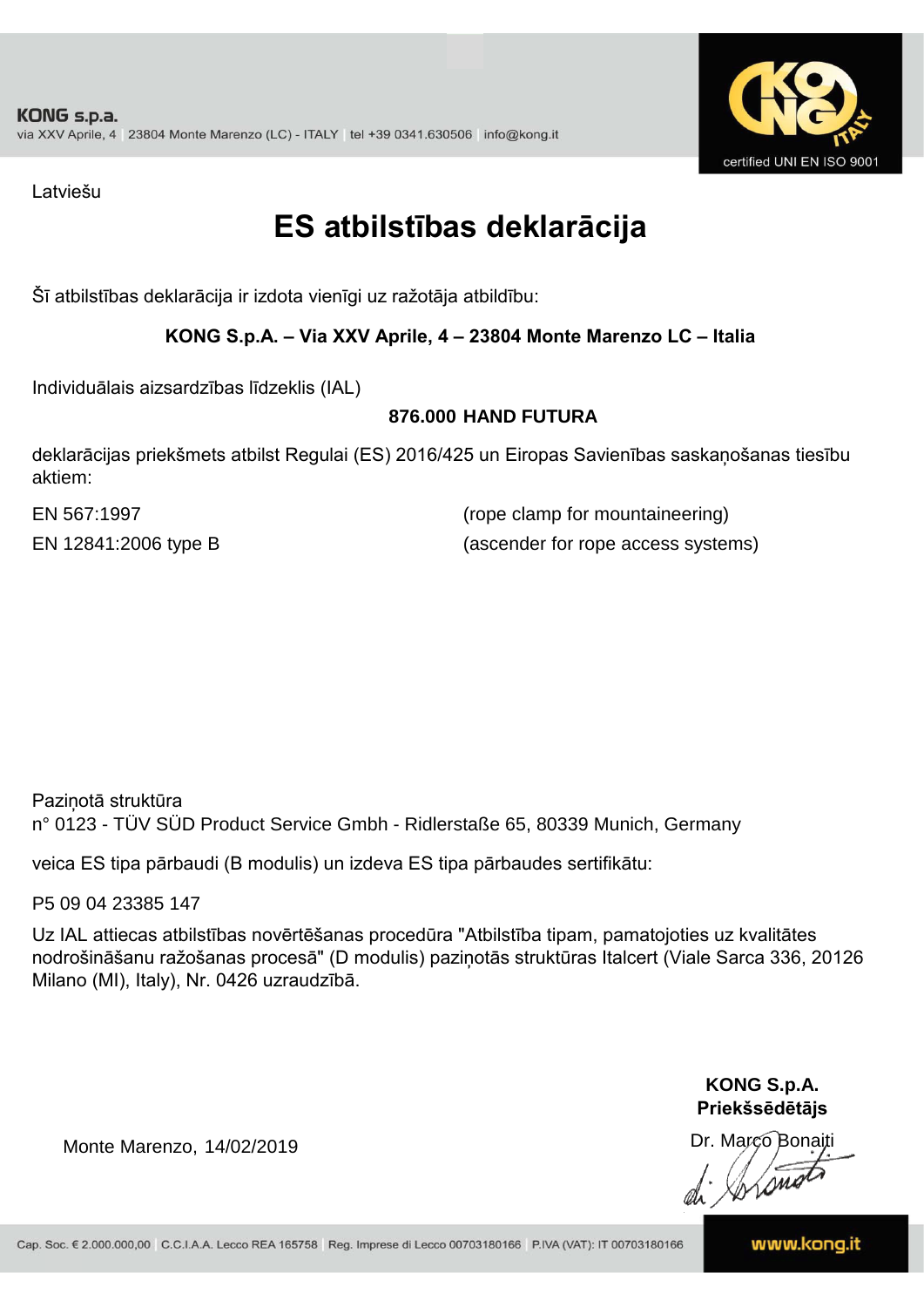

Lietuvių

### **ES atitikties deklaracija**

Ši atitikties deklaracija išduota tik gamintojo išimtine atsakomybe:

**KONG S.p.A. – Via XXV Aprile, 4 – 23804 Monte Marenzo LC – Italia**

Asmeninės Apsaugos Priemonė (IAL)

#### **876.000 HAND FUTURA**

deklaracijos objektas atitinka (ES) Reglamentą 2016/425 ir Europos Sąjungos derinimo teisės aktus:

EN 567:1997 (rope clamp for mountaineering) EN 12841:2006 type B (ascender for rope access systems)

Notifikuotoji įstaiga n° 0123 - TÜV SÜD Product Service Gmbh - Ridlerstaße 65, 80339 Munich, Germany

atliko ES tyrimą tipo (B modulis) ir išdavė ES tyrimo sertifikatą tipo:

P5 09 04 23385 147

AAP taikoma atitikties vertinimo pagal tipą procedūra, pagrįsta gamybos proceso kokybės užtikrinimu (D modulis), prižiūrint notifikuotajai įstaigai nr. 0426 Italcert (Viale Sarca 336, 20126 Milano (MI), Italy).

> **KONG S.p.A. Prezidentas**

Dr. Marco Bonaiti di Arono

Monte Marenzo, 14/02/2019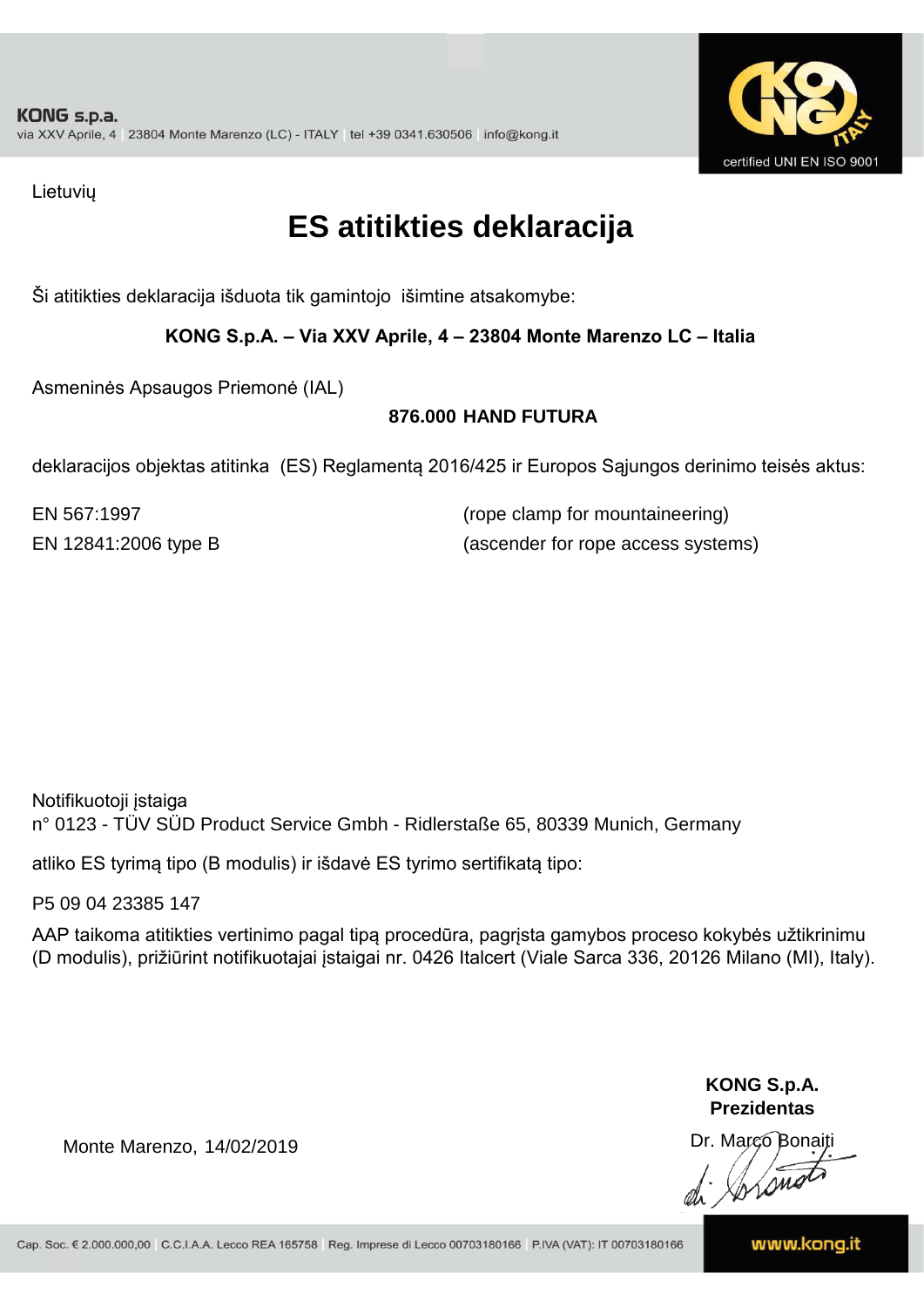

Malti

## **Dikjarazzjoni ta' Konformità tal-UE**

Id-Dikjarazzjoni ta' Konformità tinħareġ taħt ir-responsabbiltà unika tal-manifattur:

**KONG S.p.A. – Via XXV Aprile, 4 – 23804 Monte Marenzo LC – Italia**

It-Tagħmir ta' Protezzjoni Personali (TPP-PPE)

#### **876.000 HAND FUTURA**

l-għan tad-dikjarazzjoni huwa f'konformità ma' Regolament (UE) 2016/425 u tal-istandards t'armonizzazzjoni tal-Unjoni Ewropea:

EN 567:1997 (rope clamp for mountaineering) EN 12841:2006 type B (ascender for rope access systems)

Il-korp notifikat n° 0123 - TÜV SÜD Product Service Gmbh - Ridlerstaße 65, 80339 Munich, Germany

wettaq l-eżami tal-UE tat-tip (modulu B) u ħareġ iċ-ċertifikat tal-eżami tal-UE tat-tip:

P5 09 04 23385 147

It-TPI huwa suġġett għall-proċedura ta' valutazzjoni għat-tip abbażi tal-garanzija ta' kwalità tal-proċess ta' produzzjoni (modulu D) taħt is-sorveljanza tal-korp notifikat nru. 0426 Italcert (Viale Sarca 336, 20126 Milano (MI), Italy).

> **KONG S.p.A. Iċ-Ċermin**

Dr. Marco Bonaiti di Stono

Monte Marenzo, 14/02/2019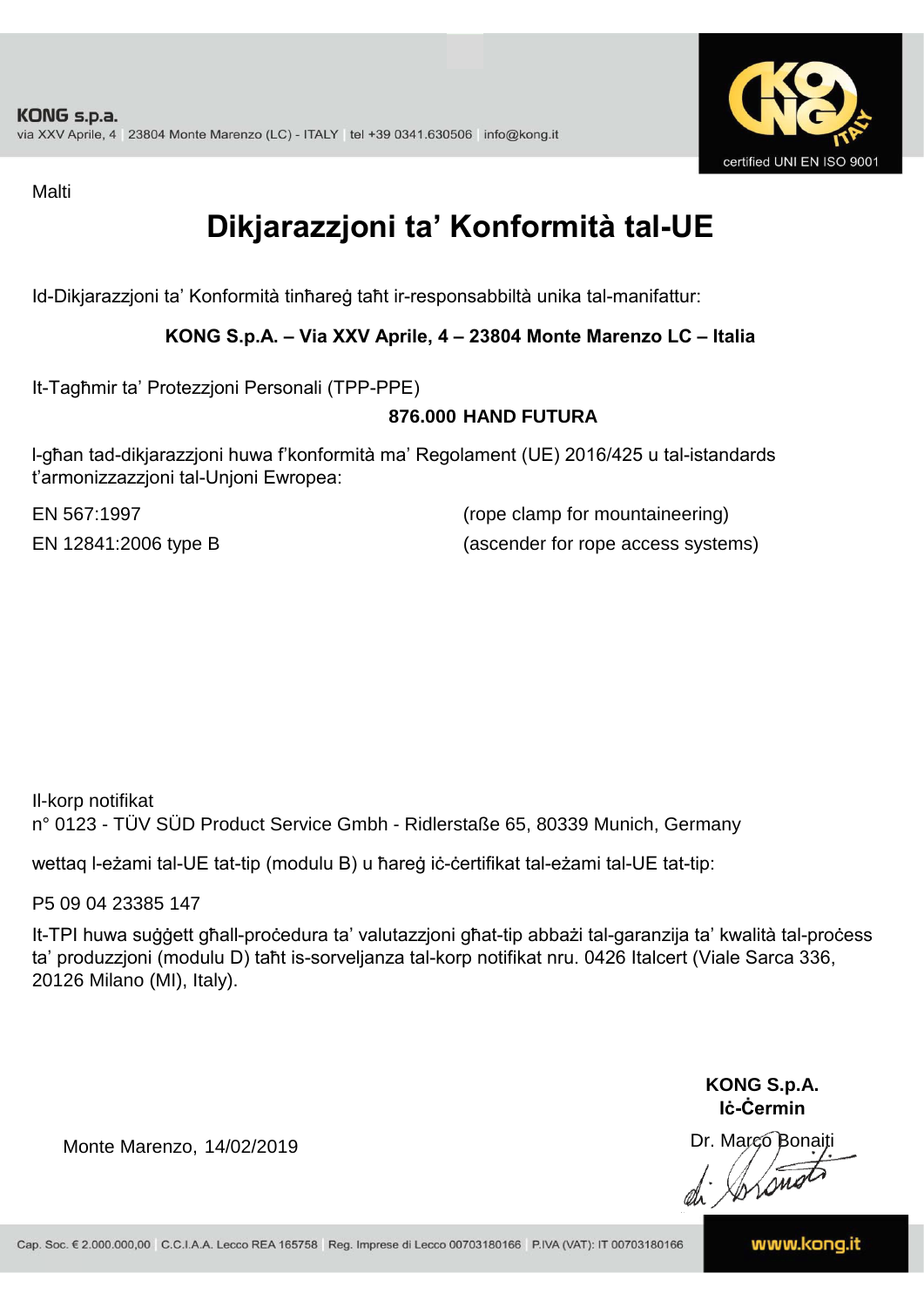

Polskie

## **Deklaracji zgodności WE**

Niniejsza Deklaracja Zgodności została wydana na wyłączną odpowiedzialność producenta:

**KONG S.p.A. – Via XXV Aprile, 4 – 23804 Monte Marenzo LC – Italia**

Środek Ochrony Indywidualnej (ŚOI)

#### **876.000 HAND FUTURA**

przedmiot deklaracji jest zgodny z Rozporządzeniem (WE) 2016/425 i z normami zharmonizowanymi Unii Europejskiej:

EN 567:1997 (rope clamp for mountaineering) EN 12841:2006 type B (ascender for rope access systems)

Notyfikowany organ n° 0123 - TÜV SÜD Product Service Gmbh - Ridlerstaße 65, 80339 Munich, Germany

wykonał badanie typu WE (moduł B) i wydał świadectwo badania typu WE:

P5 09 04 23385 147

ŚOI jest przedmiotem procedury oceny zgodności z typem, opierającej się na zapewnieniu jakości procesu produkcyjnego (moduł D) pod nadzorem notyfikowanego organu nr 0426 Italcert (Viale Sarca 336, 20126 Milano (MI), Italy).

> **KONG S.p.A. Prezes**

Dr. Marco Bonaiti di Aromo

Monte Marenzo, 14/02/2019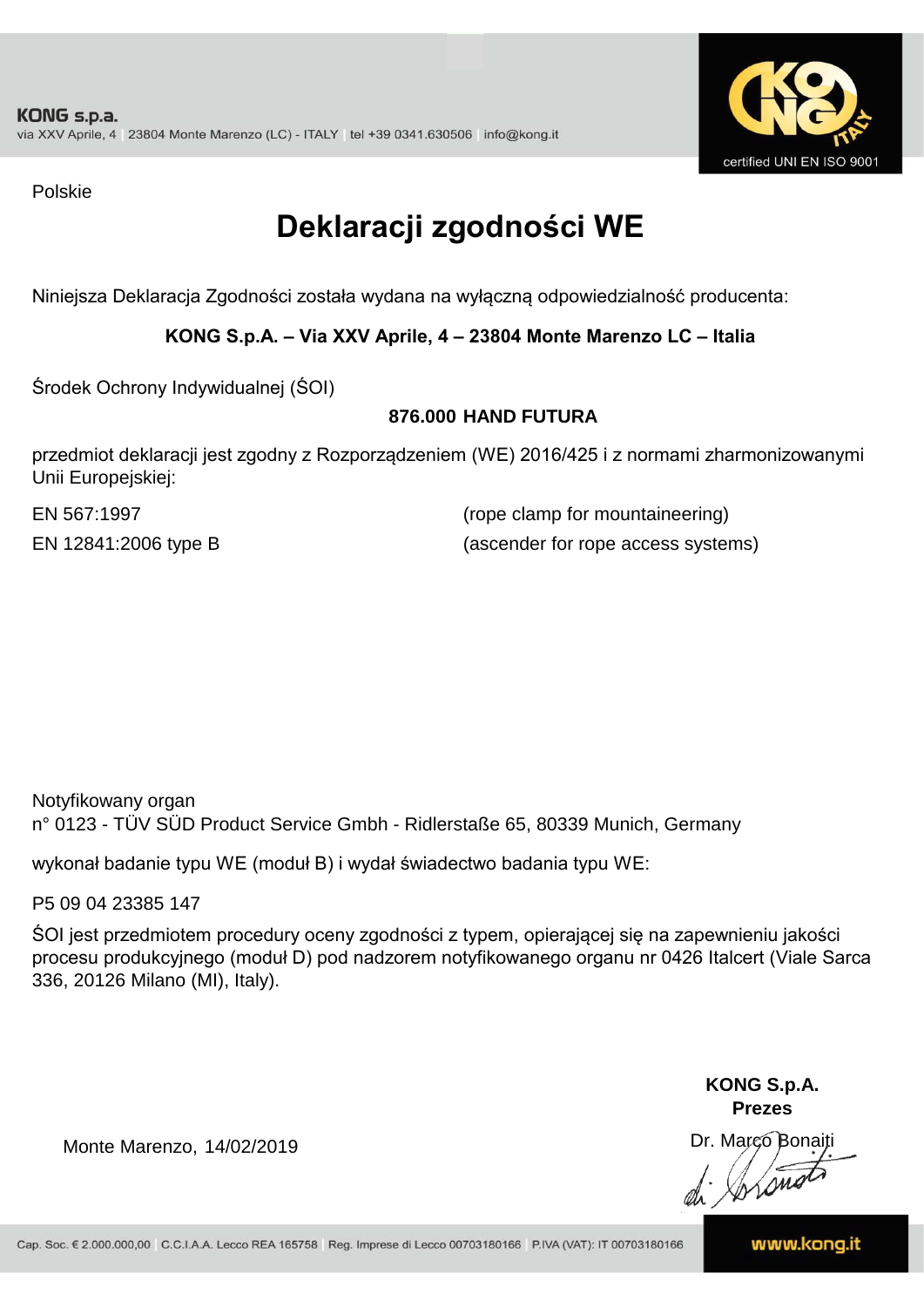

Português

### **Declaração de conformidade UE**

A presente Declaração de Conformidade é emitida sob a exclusiva responsabilidade do fabricante:

**KONG S.p.A. – Via XXV Aprile, 4 – 23804 Monte Marenzo LC – Italia**

O Equipamento de Proteção Individual (EPI)

#### **876.000 HAND FUTURA**

objeto da declaração está em conformidade com o Regulamento (UE) 2016/425 e com as normas de harmonização da União Europeia:

EN 567:1997 (rope clamp for mountaineering) EN 12841:2006 type B (ascender for rope access systems)

O organismo notificado n° 0123 - TÜV SÜD Product Service Gmbh - Ridlerstaße 65, 80339 Munich, Germany

efetuou o exame UE de tipo (Módulo B) e emitiu o certificado de exame UE de tipo:

P5 09 04 23385 147

O EPI está sujeito ao procedimento de avaliação de conformidade com o tipo baseado na garantia da qualidade do processo de produção (módulo D) sob vigilância do organismo notificado n. 0426 Italcert (Viale Sarca 336, 20126 Milano (MI), Italy).

> **KONG S.p.A. O Presidente**

Dr. Marco Bonaiti di Arono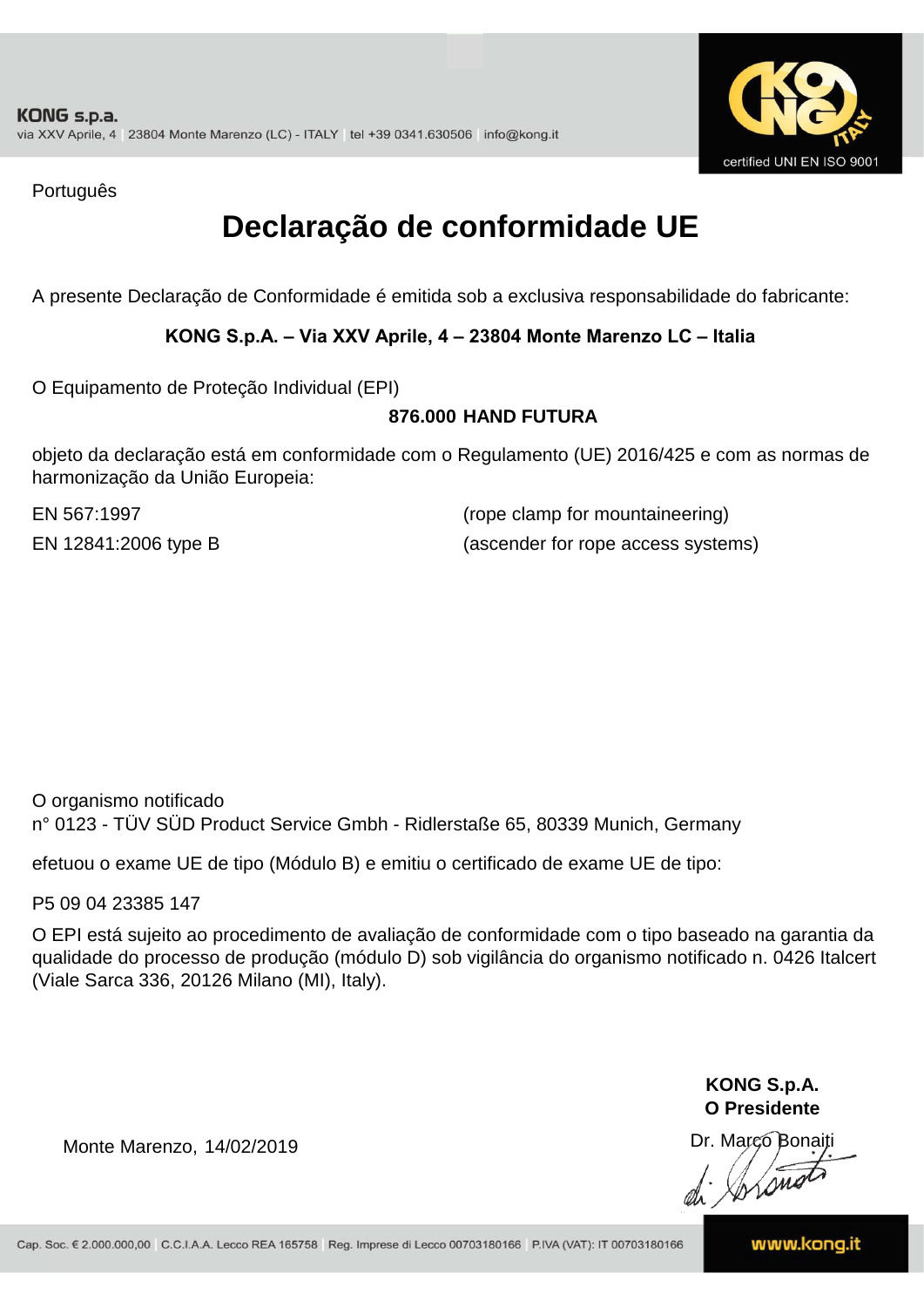

Română

### **Declarație de conformitate UE**

Prezenta declarație de conformitate este eliberată pe răspunderea exclusivă a producătorului:

**KONG S.p.A. – Via XXV Aprile, 4 – 23804 Monte Marenzo LC – Italia**

Echipamentul individual de protecție (EIP)

#### **876.000 HAND FUTURA**

obiectul declarației, este conform cu Regulamentul (UE) 2016/425 și legislația armonizată a Uniunii Europene:

EN 567:1997 (rope clamp for mountaineering) EN 12841:2006 type B (ascender for rope access systems)

Organismul notificat n° 0123 - TÜV SÜD Product Service Gmbh - Ridlerstaße 65, 80339 Munich, Germany

a efectuat examinarea UE de tip (modulul B) și a eliberat certificatul de examinare UE de tip:

P5 09 04 23385 147

EIP face obiectul procedurii de evaluare a conformității de tip bazată pe asigurarea calității procesului de producție (modulul D) sub supravegherea organismului notificat nr. 0426 Italcert (Viale Sarca 336, 20126 Milano (MI), Italy).

> **KONG S.p.A. Președinte**

Dr. Marco Bonaiti di Stono

Monte Marenzo, 14/02/2019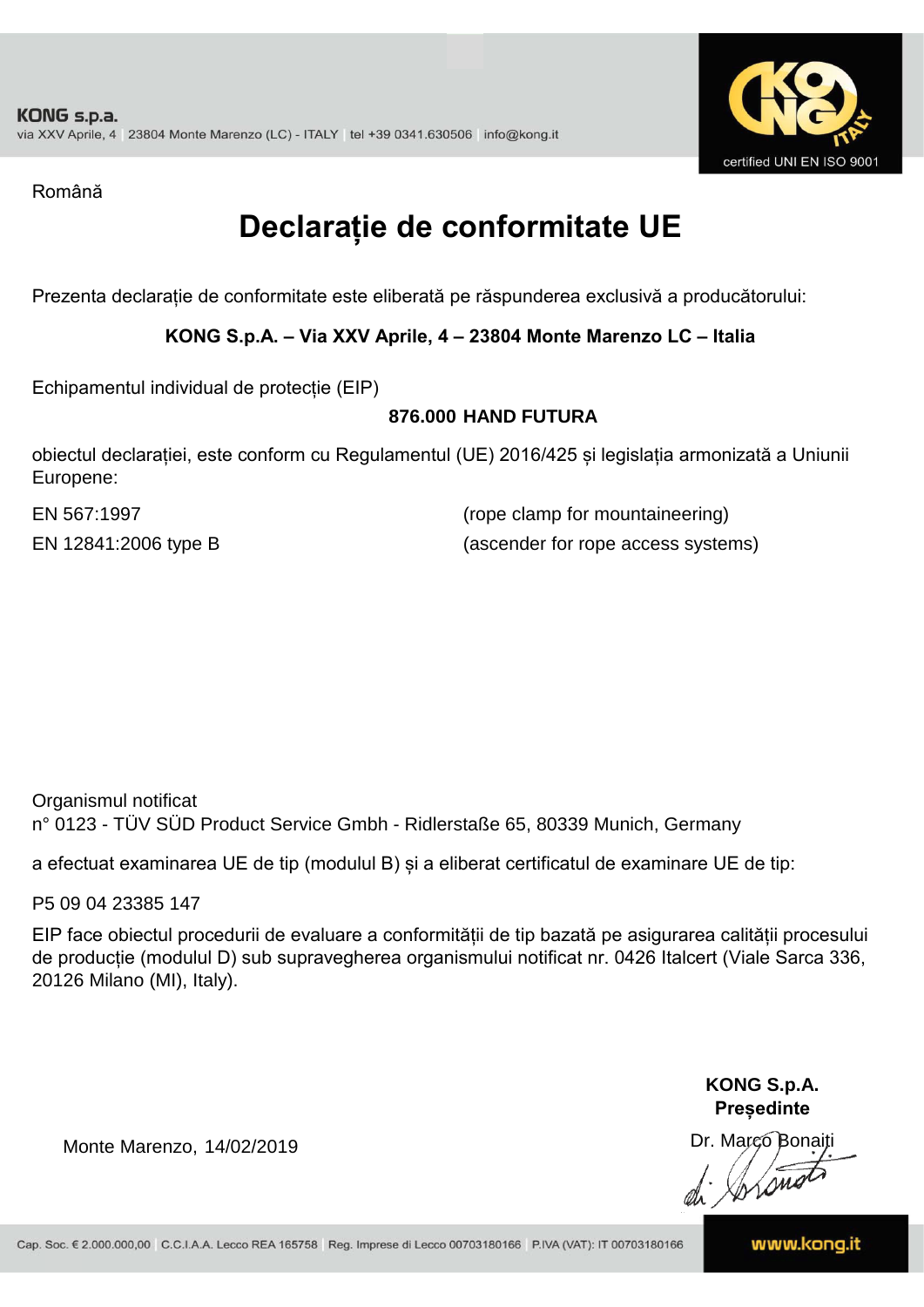

Slovenský

## **EÚ vyhlásenie o zhode**

Toto vyhlásenie o zhode sa vystavuje na výhradnú zodpovednosť výrobcu:

#### **KONG S.p.A. – Via XXV Aprile, 4 – 23804 Monte Marenzo LC – Italia**

Osobný ochranný pracovný prostriedok (OOPP)

#### **HAND FUTURA 876.000**

ktorý je predmetom vyhlásenia, je v súlade s Nariadením Európskeho parlamentu a Rady (EÚ) 2016/425 a harmonizovanými normami Európskej únie:

EN 567:1997 (rope clamp for mountaineering) EN 12841:2006 type B (ascender for rope access systems)

Notifikovaný subjekt n° 0123 - TÜV SÜD Product Service Gmbh - Ridlerstaße 65, 80339 Munich, Germany

vykonal typové skúšky EÚ (formulár B) a vystavil osvedčenie o typovej skúške EÚ:

P5 09 04 23385 147

OOPP je predmetom postupu posudzovania typovej zhody, založenej na záruke kvality výrobného postupu (formulár D) pod dohľadom notifikovaného subjektu č. 0426 Italcert (Viale Sarca 336, 20126 Milano (MI), Italy).

> **KONG S.p.A. Prezident**

Dr. Marco Bonaiti di Arono

Monte Marenzo, 14/02/2019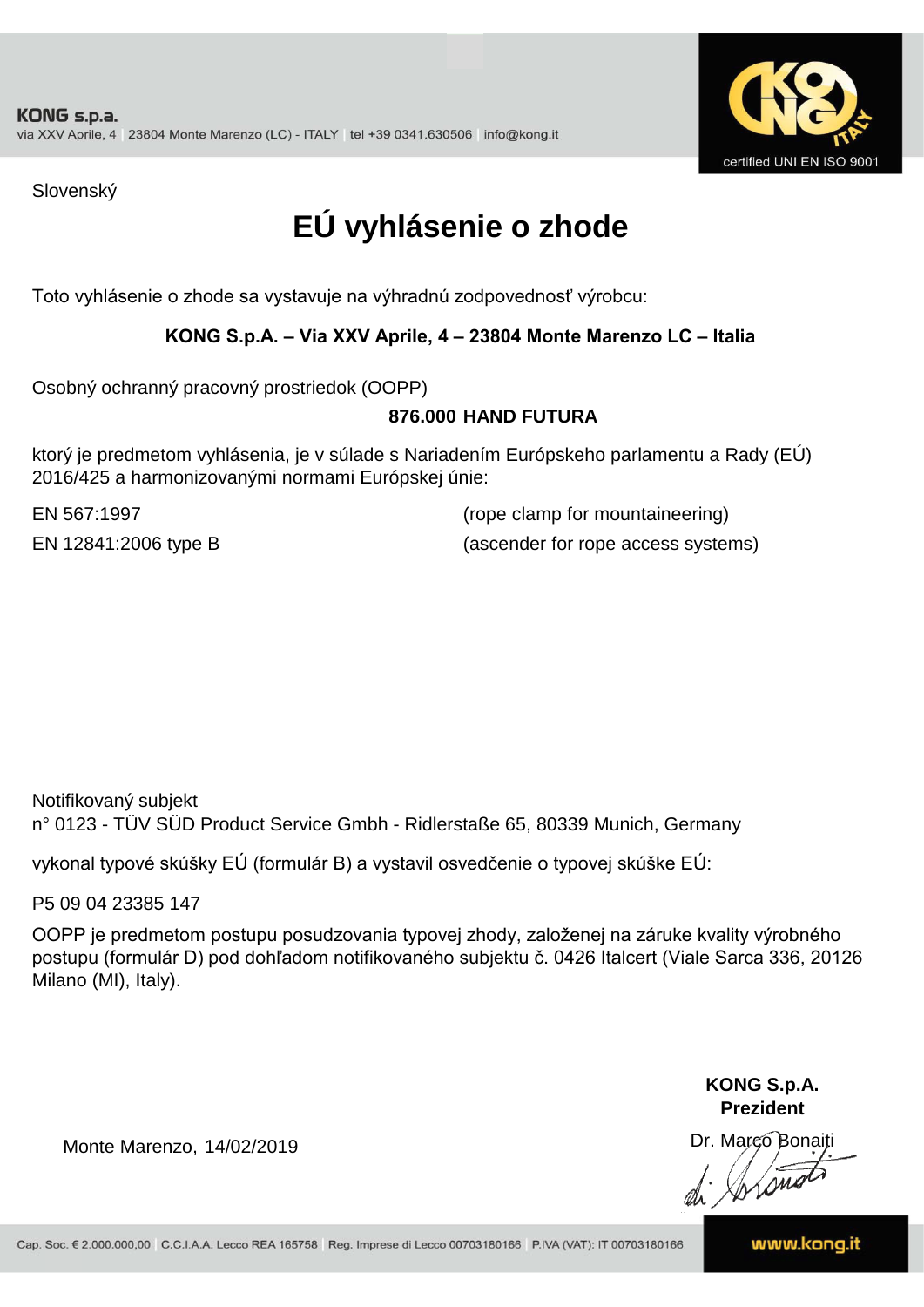

Slovenščina

### **EU - Izjava o skladnosti**

Za izdano Izjavo o skladnosti je odgovoren izključno proizvajalec:

#### **KONG S.p.A. – Via XXV Aprile, 4 – 23804 Monte Marenzo LC – Italia**

Osebna zaščitna oprema (OZO)

#### **876.000 HAND FUTURA**

ki je predmet izjave, je skladna z Uredbo (EU) 2016/425 in s harmoniziranimi standardi Evropske unije:

EN 567:1997 (rope clamp for mountaineering) EN 12841:2006 type B (ascender for rope access systems)

Priglašeni organ n° 0123 - TÜV SÜD Product Service Gmbh - Ridlerstaße 65, 80339 Munich, Germany

je opravil preizkus tipa EU (obrazec B) in je izdal naslednji certifikat testiranja:

P5 09 04 23385 147

OZO je predmet postopka ocene skladnosti na podlagi garancije kakovosti proizvodnega postopka (obrazec D) pod nadzorom priglašenega organa št. 0426 Italcert (Viale Sarca 336, 20126 Milano (MI), Italy).

> **KONG S.p.A. Direktor**

Dr. Marco Bonaiti di Stono

Monte Marenzo, 14/02/2019